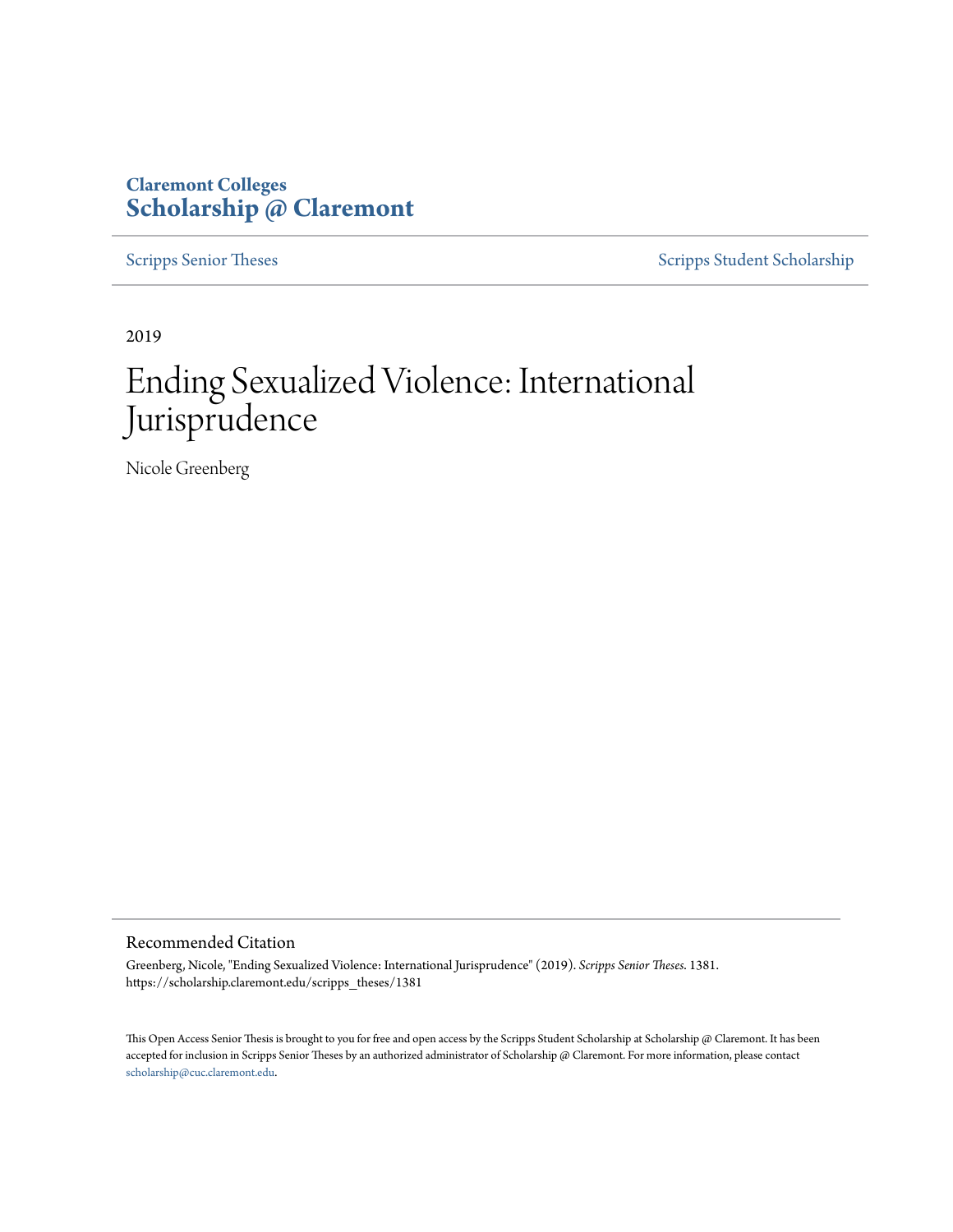### **ENDING SEXUALIZED VIOLENCE: INTERNATIONAL JURISPRUDENCE**

**by NICOLE SAMANTHA GREENBERG**

## **SUBMITTED TO SCRIPPS COLLEGE IN PARTIAL FULFILLMENT OF THE DEGREE OF BACHELOR OF ARTS**

## **PROFESSOR MARK GOLUB PROFESSOR KATJA FAVRETTO**

**SENIOR THESIS**

**April 26, 2019**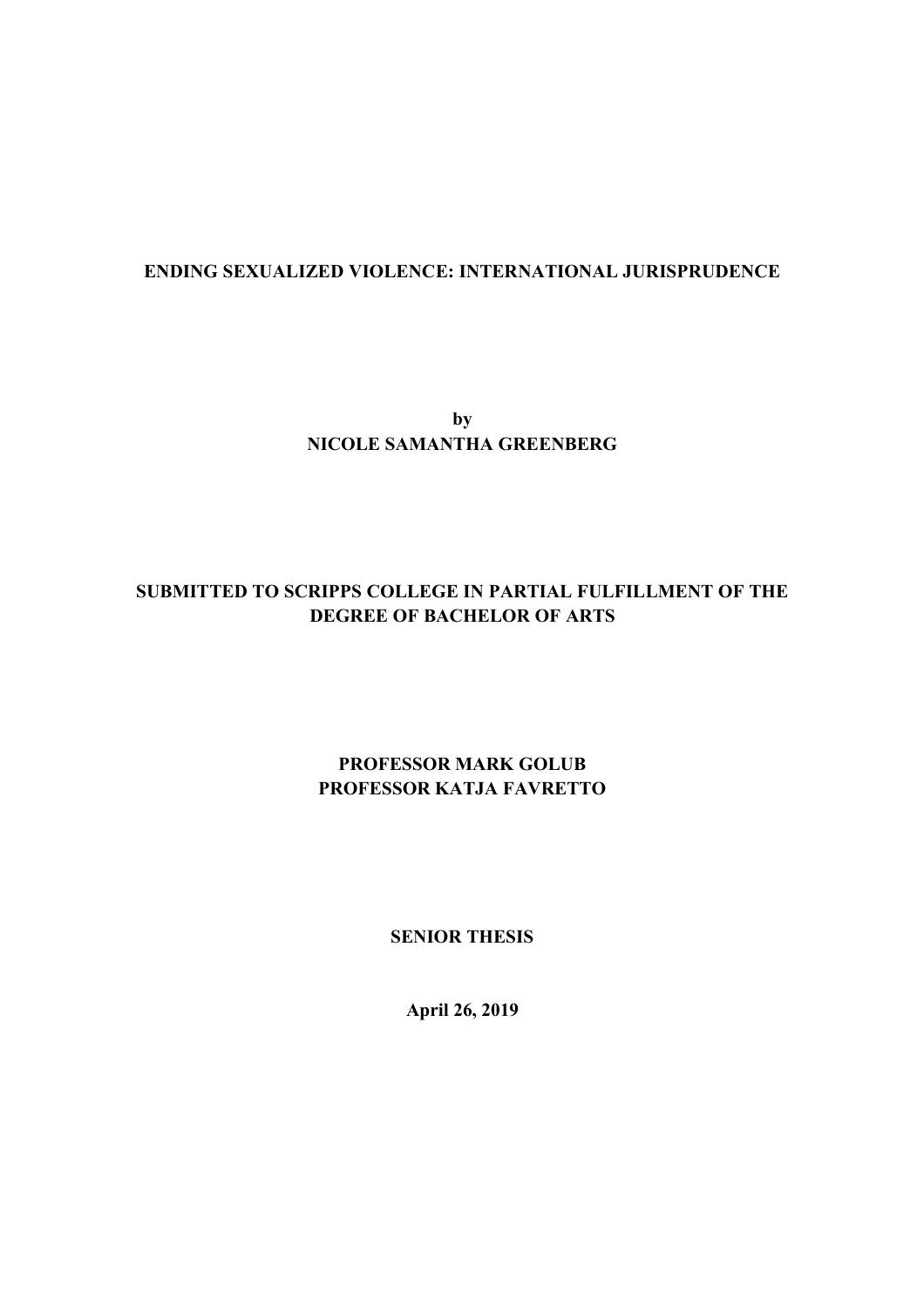#### **Abstract**

Sexualized violence continues to threaten the autonomy of individuals and violate human rights. Scholars debate the effectiveness of international treaties in addressing this problem. The Convention on Elimination and Discrimination Against Women (CEDAW) of 1979 requires ratifying countries to uplift equality and denounce discrimination of women nationally, in public and private spheres. Examining Bosnia and Herzegovina as a case study shows the effectiveness CEDAW has in creating political and social change. In addition, the Bosnian War illustrates the threat sexualized violence has on individual autonomy. Findings show that CEDAW and grassroots feminist activism are successful together in advocating for social and political change. These results support the power of international treaties when combined with grassroots support for the cause. Over time, social change is possible as a consequence of international jurisprudence, which will help end sexualized violence globally, one individual at a time.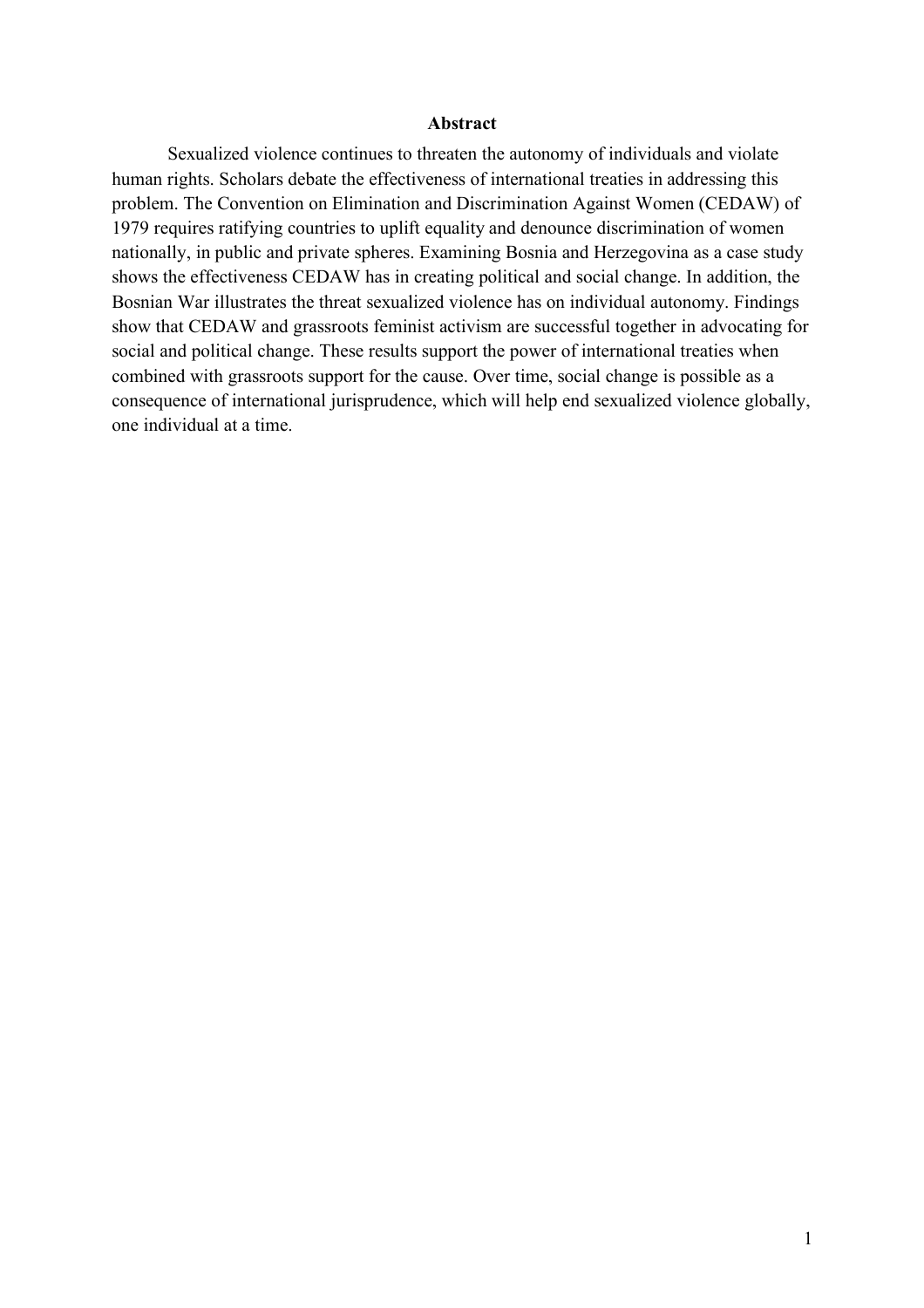#### **Acknowledgements**

I wish to express my sincere thanks to Professor Katja Favretto. I am incredibly thankful for her optimistic and intelligent perspective, valuable guidance, and encouragement to my pursuit of knowledge.

I am also grateful to Professor Mark Golub for inspiring my passion for politics and his integral role in my education at Scripps College.

I would like to acknowledge my coach and mentor, Lauren Uhr. She inspires me to live life to its fullest and work every day to pursue greatness.

And finally, a special thanks to my family who support and love me unconditionally.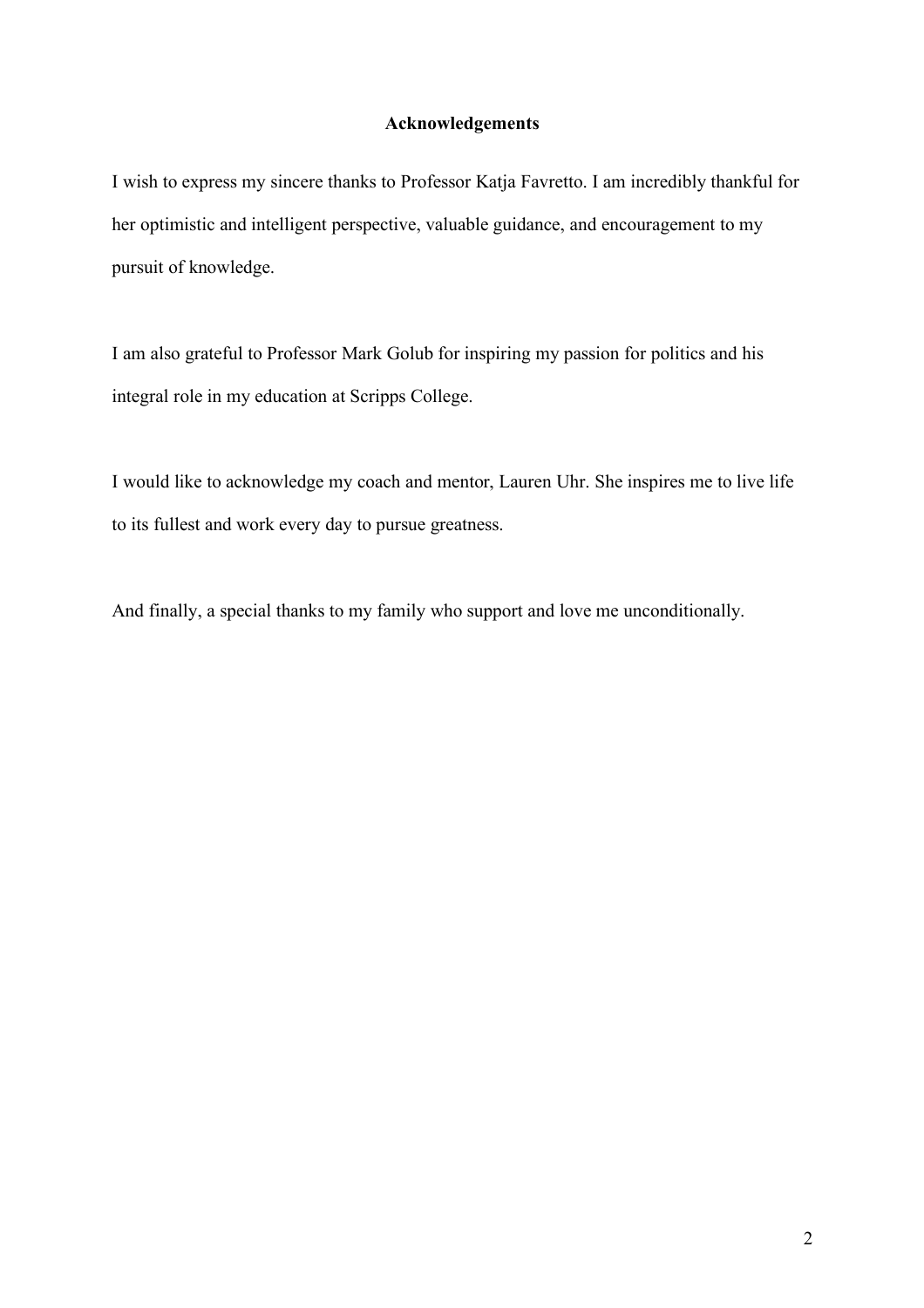| <b>Table of Contents:</b>                 |    |
|-------------------------------------------|----|
| Abstract                                  | 1  |
| Acknowledgements                          | 1  |
| <b>Background Research</b>                | 6  |
| Methodology                               | 14 |
| <b>Analysis of CEDAW</b>                  | 14 |
| <b>Case Study: Bosnia and Herzegovina</b> | 20 |
| Conclusion                                | 29 |
| <b>Works Cited</b>                        | 32 |
|                                           |    |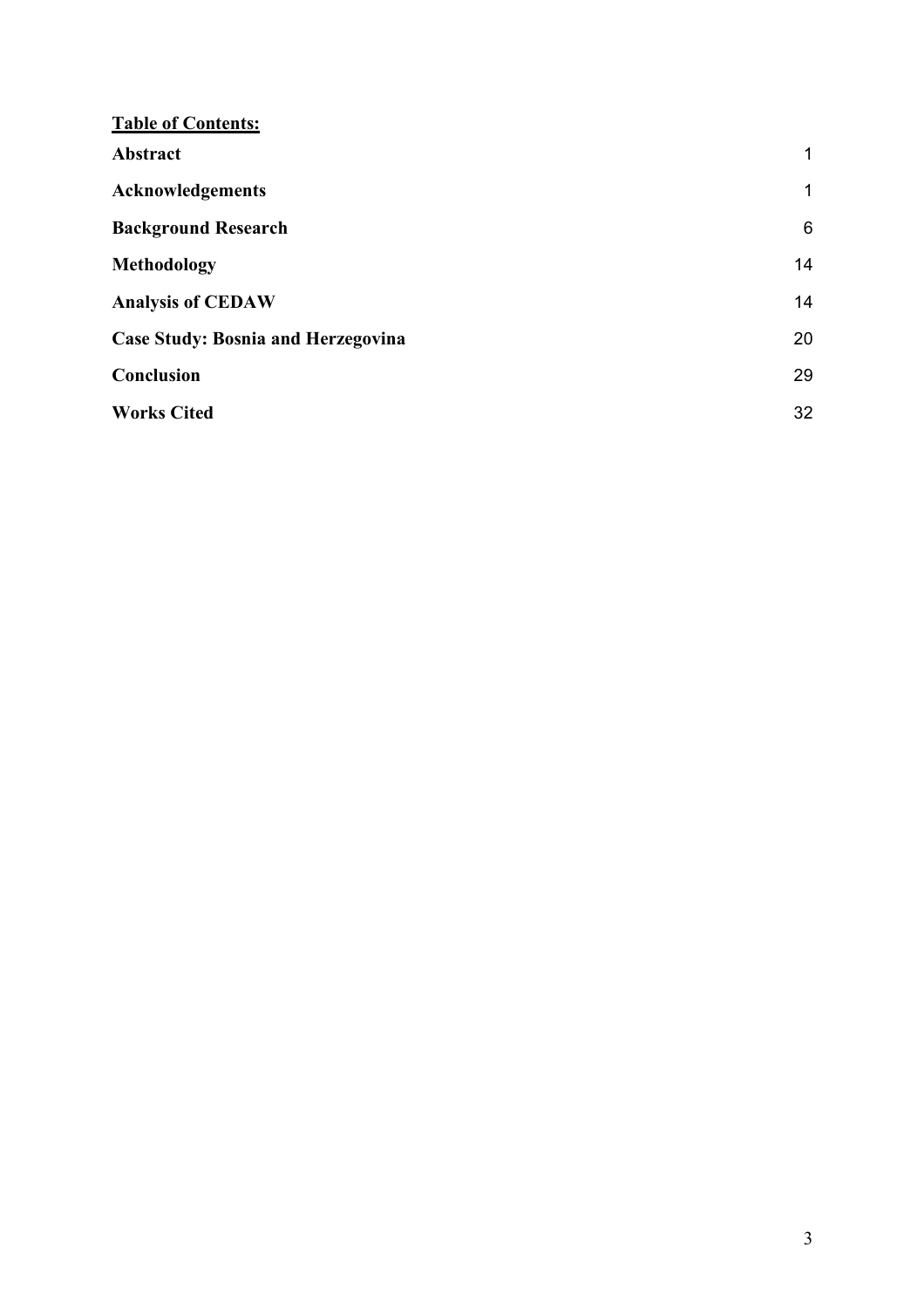Today, one in three women will experience some form of sexualized violence ("Facts"). Thirty-five percent of women worldwide have experienced physical or sexual violence by a partner or non-partner. This estimate is based on available data and is not a new phenomenon. Sexualized violence has a central role in society dating back to ancient and biblical records, which continues today. Many references in the Old Testament justify rape as an act inevitable to conflict (Vikman 23). Historically, victories of war symbolically end through mass rapes in the conquered city. Viking culture establishes the end of the war through the rape and pillaging of the conquered land (Coupland). Written novels, art, music, and other surviving cultural depictions have emulated women as prizes of conquest and the violence against women as inevitable to society. History demonstrates sexualized violence as a foundational role in the social and cultural norms of society. In the twentieth century, society begins to acknowledge women through law as humans, prompting a turning point from their status as property. However, this pivot does not lead to a change in the occurrence of discrimination and violence against women. Sexualized violence is a human rights violation and is a significant problem in the world affecting many individuals. This violence takes many forms and affects all persons and identities under both peaceful and wartime conditions. This global problem of sexualized violence persists and requires considerable attention.

A horrific genocide and ethnic cleansing campaign occurred in the early 1990's in southern Europe known as the Bosnian Genocide. As the Former Yugoslavia failed and broke up into separate nations, the Serbian leader Slobodan Milošević perpetrated genocide on ethnic, religious, and gender division. Milošević ordered an ethnic cleansing campaign to dilute the physical existence of Muslim Bosnians. He ordered mass rapes, instituted rape camps, and mandated torture from his Serbian army to target Muslim Bosnian women to impregnate or kill. Muslim Bosnians, primarily women, were targeted because of their ethnic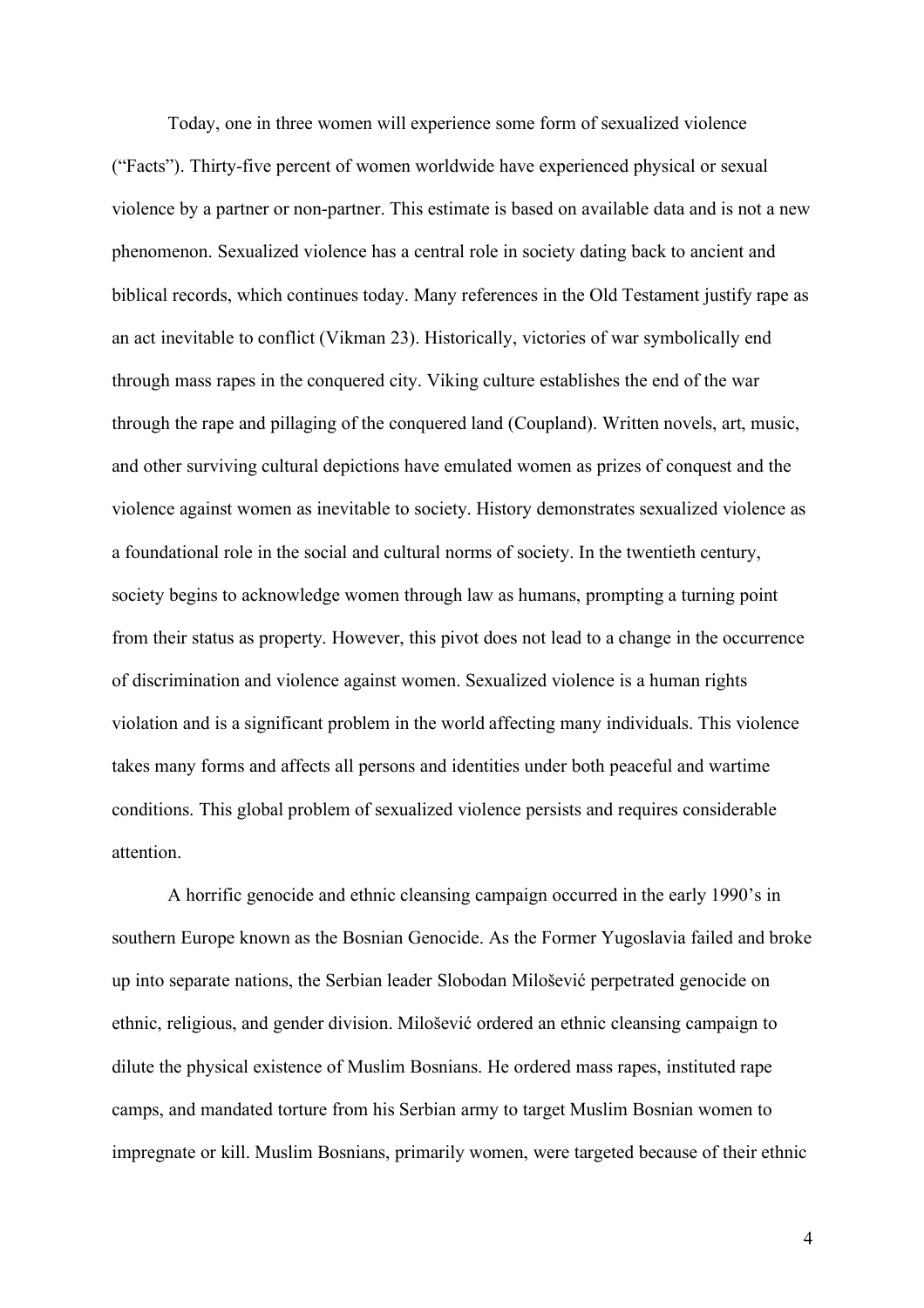identity. Soldiers raped and tortured non-Serbian women and families: there are accounts of family members being forced to rape one another as well as other horrific forms of sadistic torture (Stiglmayer). This horrific genocide officially lasted three years, leaving a significant portion of the population either dead or displaced. In addition, the physical, emotional, and spiritual traumas endured from this genocide are lifelong consequences. This genocide is not isolated in its horrors, representing the profound scope of sexualized violence.

Sexualized violence continues to occur under peaceful conditions, outside of conflict and war. Sexual harassment, marital rape, forced prostitution, sexual slavery, and more, continue to persist globally outside of conflict. The international community has denounced sexualized violence and violations against individuals through declarations of human rights. Additional conventions, treaties, and legislation followed, to protect and condemn other human rights abuses. However, given the existing prevalence of global sexualized violence, what is an effective solution to address and end this injustice? Because international laws condemning these actions exist, what should be implemented to support these declarations? The continuation of this problem demonstrates how norms and standards of behavior fueling this problem have not evolved enough. Can international laws have an impact on pressuring national reforms and create necessary social change? And finally, what other contributing factors can play in a successful change to address and end global sexualized violence? Examining the scholarly breadth of this topic will illuminate both the strengths and shortcomings in the field to solve this problem.

Visible and influential, international treaties can influence change over time and successfully address sexualized violence globally. Although the success of international treaties is contested, their existence shows small increments of change, which will have more significance over time. Accounting for feminism and intersectionality, feminist framed legislation provides the necessary support for grassroots organization, community activism,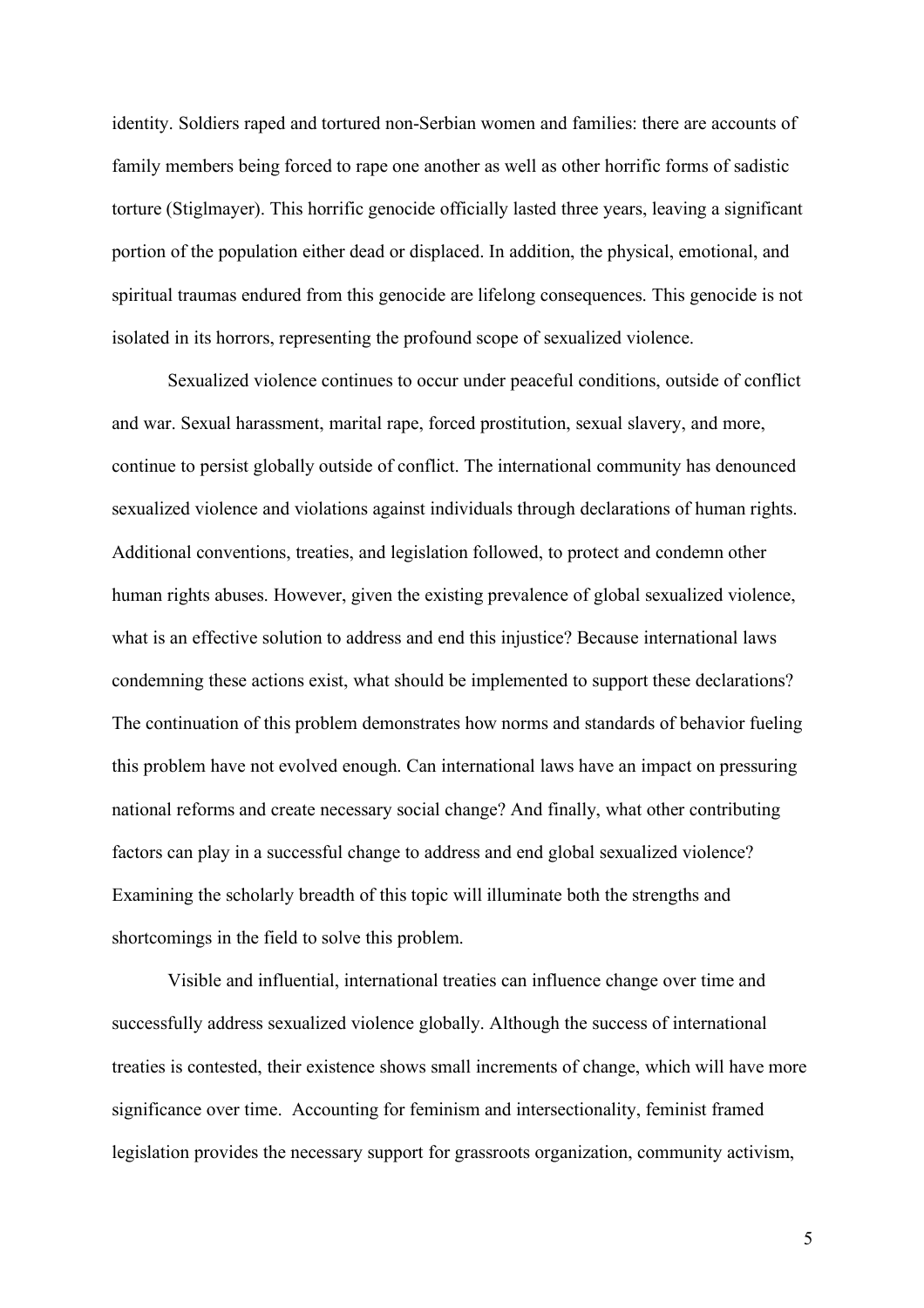and individuals seeking national reform. This global standard of behavior is wide-reaching and powerful, despite its lack of enforcement. International treaties are a first step in addressing a global concern and sparking statewide changes. International condemnation of sexualized violence influences national reform and supports all individuals from this injustice.

#### **Background Research**

This paper defines effectiveness as the success of incremental change. There are many ways to approach global issues, and in addressing sexualized violence, effective solutions create change, no matter how significant. Small increments are impactful in the lives of individuals, and the autonomy of individual lives is the primary concern for this paper.

Addressing sexualized violence as a global problem is considerable and crosses many disciplines. This paper deliberately defines sexualized violence as a violation to individual autonomy perpetrated through physical, emotional, and or spiritual violence. There are many definitions available; however, the decision to use this framework is calculated to account for scope and the many forms of sexualized violence. Although sexualized violence predominantly affects women and non-binary gender identifications, men also experience this violation. Violence against women is the predominant focus in this work even though no one person, nationality, gender, or intersectional being is exempt from experiencing sexualized violence. Leading feminist scholar Catherine MacKinnon defines violence against women as "aggression against and exploitation of women because we are women, systemically and systematically" (*Are Women Human* 29). Violence against women is significant because the aggression is purposefully perpetrated against a gendered body. The word systematic references socially patterned sexual violence, such as sexual harassment, rape, sexual exploitation of children, and more. Sexualized violence is also systematic in ways of "intentionally organized" acts, like prostitution, pornography, and torture (MacKinnon, *Are*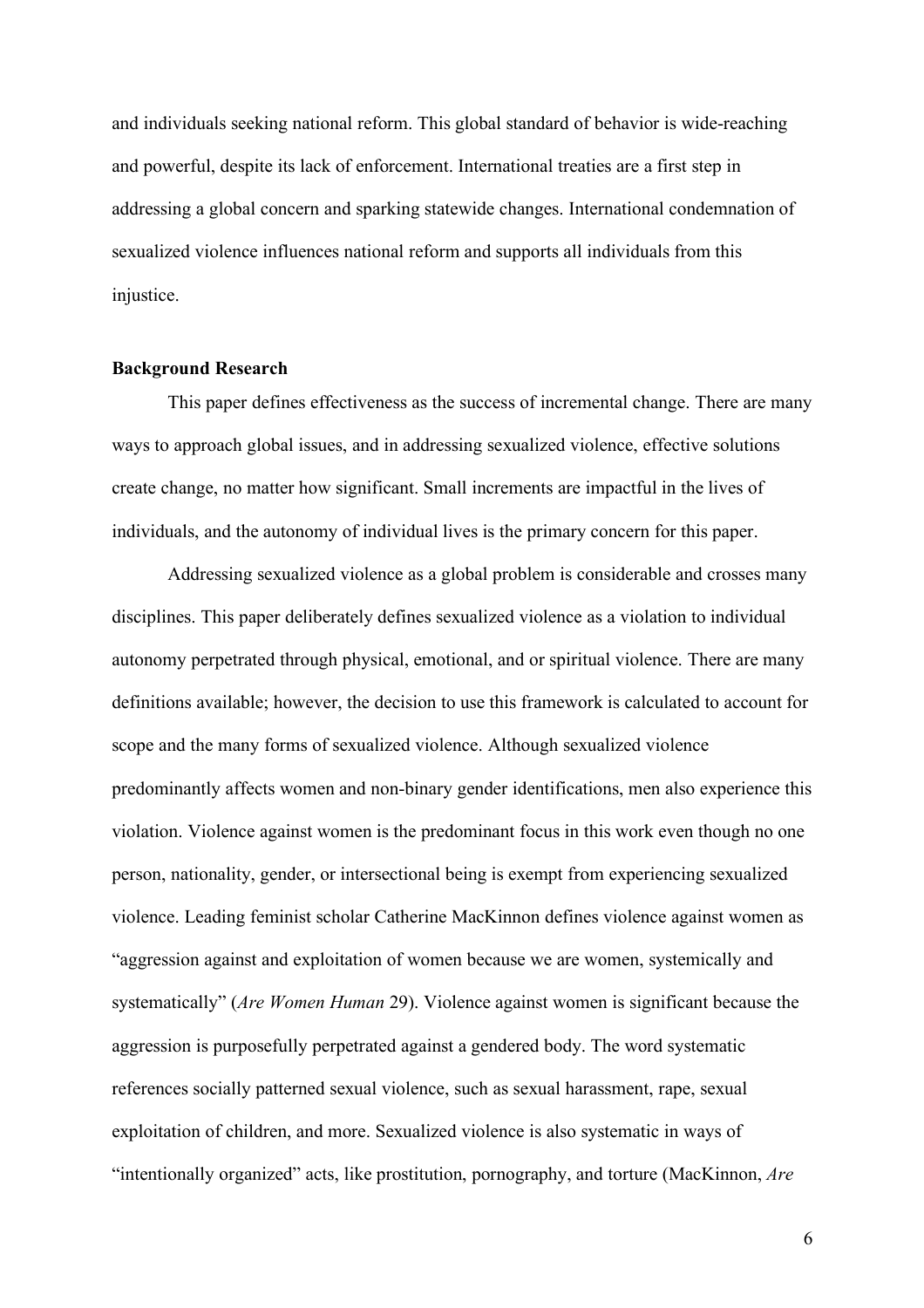*Women Human* 29). These violations take physical, emotional, and spiritual forms in private and public spheres. Violence does not exist solely through brute force that is easily visual and identifiable. In addition to physical violations, sexualized violence is oppressive through emotional, mental, social, and spiritual trauma, violating human rights. Sexualized violence is a human rights violation that needs to end.

The surface line of thought surrounding sexualized violence begins with excusable myths. Social rape myths excuse this unjust behavior as a consequence of sexual drive. These ideas manifest in understanding rape as natural occurrences stemming from biology (Seifert 35). Rape myths justify the idea that gendered aggression is inevitable and unavoidable in any society (Weiss). In wartime, rape is seen as "regrettable side effects of the war" (Seifert 36). This understanding of rape, as inevitable to conflict and society, enforces the norms that the violation of personal autonomy does and will continue to occur (Niarchos). These myths produce norms that constrain the definition of rape socially and legally, making it more difficult to reform behavior.

Legislation is an approach to sexualized violence to punish those who execute these crimes and provide justice for victims. This liberal approach shifts the focus from gender to to violations to the citizen. Laws address this problem by mitigating the effects of the violation, not targeting the causes until significant time passes. However, domestic and international laws often fail to convict many cases of rapes due to the norms and myths surrounding the image of sexualized violence (Connell 510). Many experiences of rape when reported, "are not treated as criminal by the criminal justice system" (Estrich 8). Laws often fail to account for the scope of sexualized violence and fails to recognize a significant amount of crimes. Feminist and intersectional theorists work to explain this failure in the law by exposing the lack of feminism in the laws while providing a framework for how to best approach the legislation.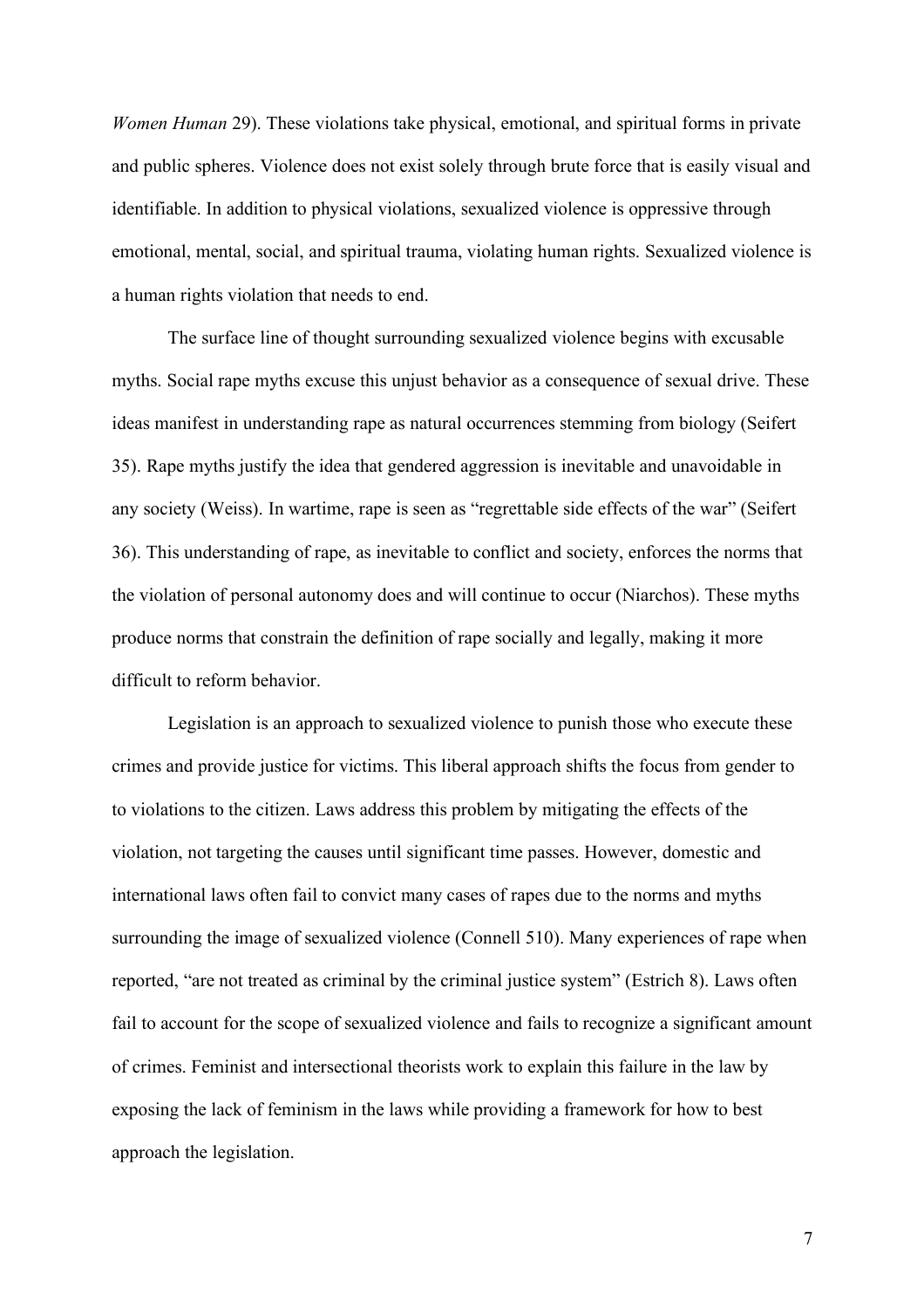Although many nations recognize actions of sexualized violence as unjust and illegal, laws often fail because the legislation lacks a feminist perspective. Useful jurisprudence accounts for the intersecting identities that contribute to individual experience in society. The legal definition of rape in The United States is heteronormativity formulated around penetration and the male perspective, rather than the perspective of one who experiences this violation. Penetration is a defining feature of rape and is, "a very male point of view on what it means to be sexually violated… rape is defined by what men think violates women" (MacKinnon, *Feminism Unmodified* 87). The violator should not define the experience of violation. Instead, criminalized acts should be defined by those who experience injustice. This formation of the law acts as an additional form of violence and discrimination for victims. There are many reasons for low conviction rates, including the failure of legislation to represent the experience of violation wholly. To convict a case of rape, the one violated must prove their experience was not consensual sex. However, many factors blur this distinction; Mackinnon suggests, "maybe they were coerced by something other than battery, something like economics, maybe even something like love" (*Feminism Unmodified* 88). Many coercive and social pressures contribute to a violation beyond brute force. These pressures include economics, religion, manipulation, status, and more. Non-feminist laws stem from the misconceptions of rape myths and household social norms regarding sexualized violence. When the law erects from one image of a violation, it prohibits the recognition of any variation beyond that one form. This jurisprudence constricts the variety of sexual violations and acts as a further injustice against the victims. Beyond rape, laws continue to be narrow and restrictive to the experiences of sexualized crimes. Additionally, intersectionality is integral to approach oppression and injustice (Crenshaw). Beyond gender, class, race, religion, and ethnicity, identities intersect and contribute to the treatment and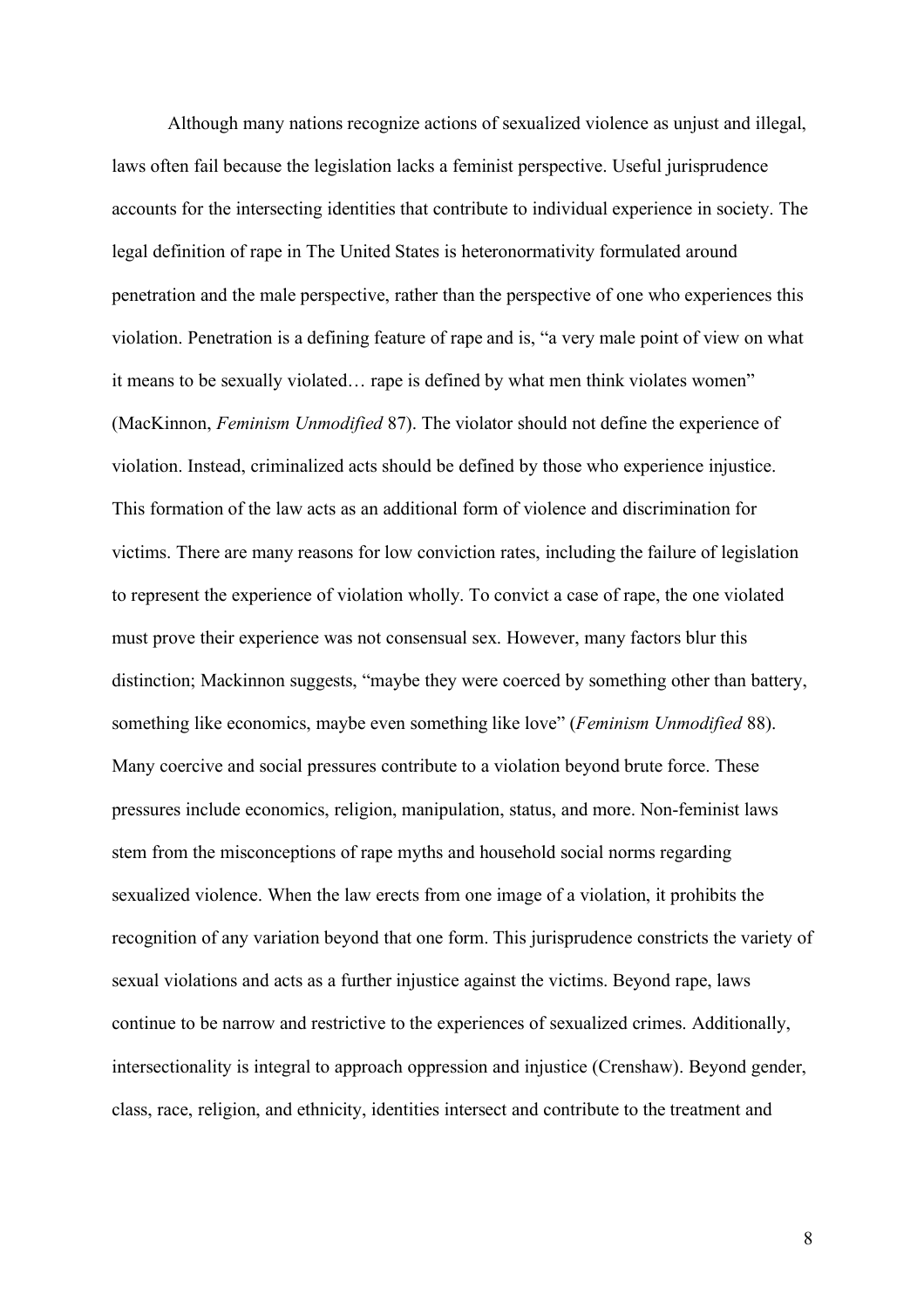experience of individuals (Kline 141). Laws should extend a broad scope to account for intersectionality.

Enacting feminist jurisprudence has significant effects on society. Recently, a significant victory for human rights and addressing sexualized violence was criminalizing sexual harassment in The United States. The legal recognition of sexual harassment as a crime proved the success of taking a "women's experience of violation seriously enough to design a law around it" (MacKinnon, *Feminism Unmodified* 103). Women who experienced sexual harassment demanded legislative reform to recognize this injustice. This legal recognition directly addresses the problem of sexualized violence and continues to influence social change. This represents the effectiveness of laws created by those who experience an injustice (MacKinnon, *Feminism Unmodified* 105). Laws are a mode of the agency to protect oneself from harm, and they provide the ability to change social norms that fuel violations. Adoption and creation of more feminist laws will protect and uplift individual lives.

Beyond feminist framing, scholars debate the effectiveness of legislation in creating social change. History demonstrates how social norms can change, organically and through laws. Norms "rest on a community's beliefs about what is appropriate for an actor under some specific condition," which influence national and international laws (Frieden 469). These beliefs can evolve over time and through legal reform. Communities are built upon norms and understand them as standards of behavior. Identifying norms can be difficult, especially when they are absent from the law; norms are internalized and produced through free will. International norms exist as universal morals and bases for human rights. When governments violate norms, citizens protest and demand change (Frieden 480). These powerful national norms, pressures, and moral obligations drive nations to sign international laws and enact national change to promote peace.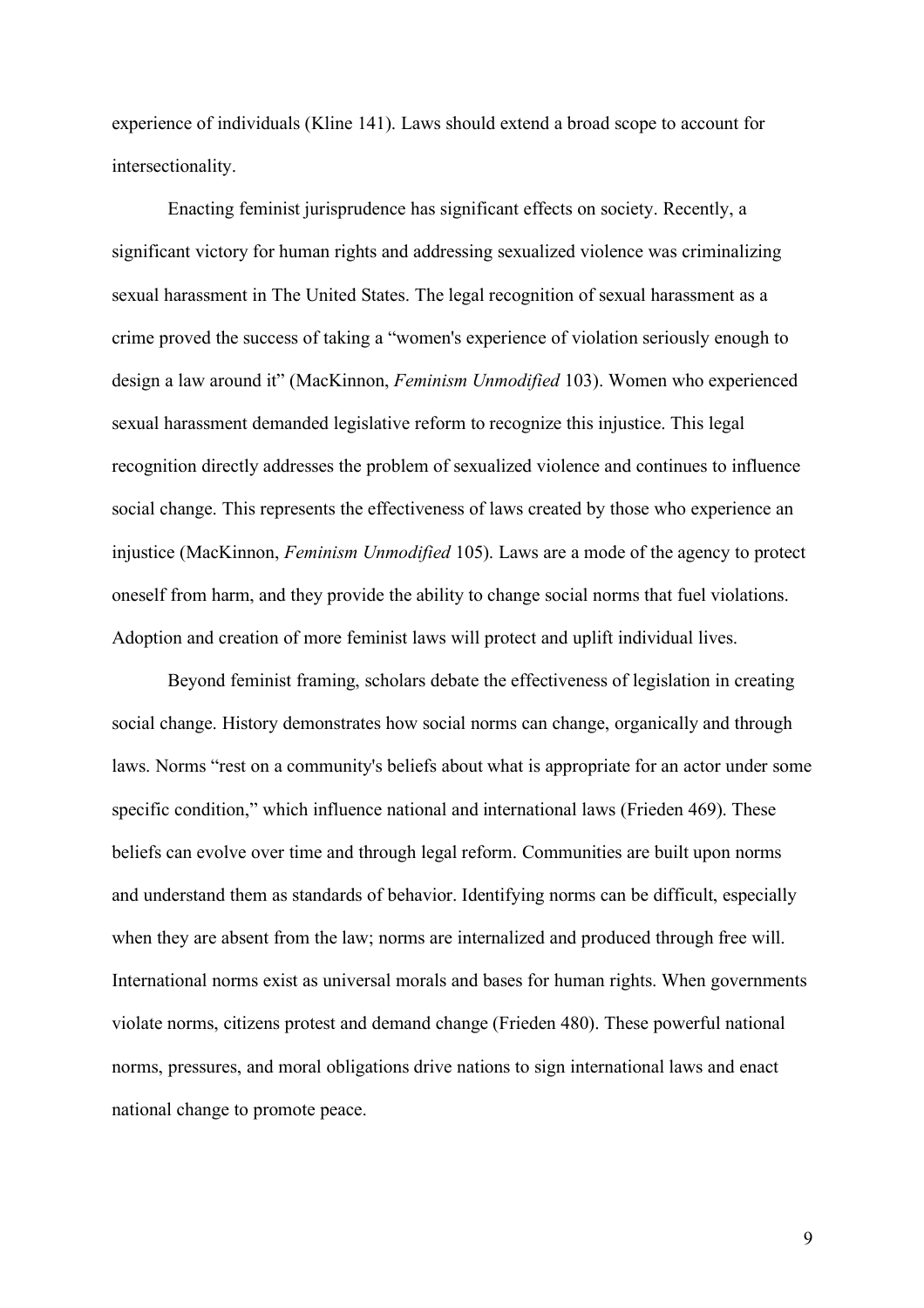Many scholars contribute to this debate and critique the effectiveness of creating change through laws. The "hollow hope" theory, coined by Gerald Rosenberg, argues against the influence courts have on social change. This theory views the courts as "constrained," and having little effect without outside pressures and influences. Rosenberg finds little evidence that court cases are responsible for social change alone when evaluating women's rights court cases in The United States. His results show a lack of change of public opinion on abortions in as a consequence of the ruling in *Roe v Wade*. He finds the highest increase in abortions before the decision of the court case, invalidating the cases direct responsibility for social change regarding abortions. This argument takes the stance that the courts follow and adapt to social changes, not the other way around (Rosenberg 179). In addition, the focus should be on the many contributing factors to change, not only the courts. However, this viewpoint is criticized for lacking distance and for misguided examination. The hollow hope theory is critiqued for only looking at immediate direct social responses to legislative reform (Schultz). Laws can "grant legitimacy to certain claims and to redefine norms of institutional action" (Schultz 74). Laws legitimize social changes and contribute to social reform. In addition, important social debate arises from court decisions and influences public opinion. However, this scholarly work prompts an effective shift from legislation to focusing on the power of social organizing and activism.

Nongovernmental and grassroots organizations use collective action to create institutional, political, and social reform. Local organization is an integral space for protesting injustices and demanding action. Civic engagement is essential in influencing social, political, and economic reform (Wandersman 232). Change is possible when nongovernmental organizations (NGOs) work with international actors to put pressure on national governments (Wandersman 234). Grassroot movements and NGOs influence global and domestic reform, which is particularly compelling for women's and human rights (Geske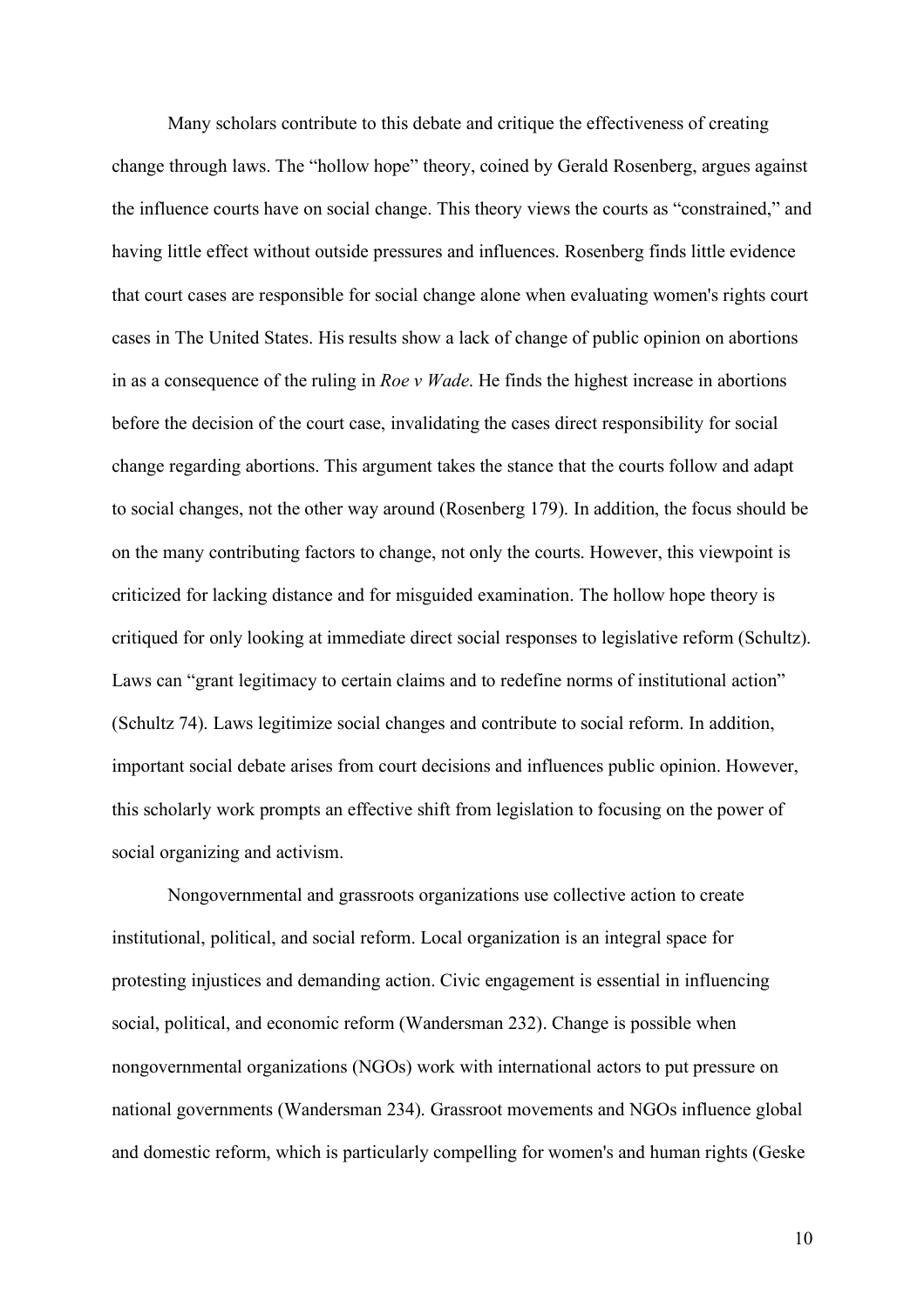89). Social movements and local organization "affects policy change and is essential to the development of progressive social politics" (Weldon 245). Civil mobilization puts pressure on policy-makers to reform legislation that will lead to positive changes in public opinion. Sexualized violence stems from institutional and social inequality. To influence significant changes in the private and public spheres, NGOs advocate for international action and legal reform (Geske 90). NGOs demand attention from the international community, which pressures nations from above and produces change over time. International conventions often arise from NGO pressure. Equality and sexualized violence is advocated locally and legitimized through international conventions and treaties, which together influence significant political and social change over time.

International treaties address global conflicts by binding countries together to end conflict and promote a more peaceful world. These treaties are agreements made during international conventions concerning conflicts. States sign and adopt international law for many reasons, including public pressure, moral motivation, and self-interest. However, personal interest is the driving force for ratification. Most international treaties require national adoption, which is costly and unfavorable. The effectiveness of international treaties in creating change is widely debated.

International treaties approach conflict and injustice by influencing international cooperation. Collective action facilitates understandings and agreements over "unifying principles" (Frieden 459). There are two main types of international laws; customary international law, which develops slowly after recognizing norms; and international treaties, which generally take place in a convention and are ratified by states. When a country ratifies and signs international law, they are bound by the terms and restraints of the treaty. However, one of the most significant flaws in international treaties is the lack of enforcement and universal adoption. Because these laws reflect the public interest, the nations that sign them,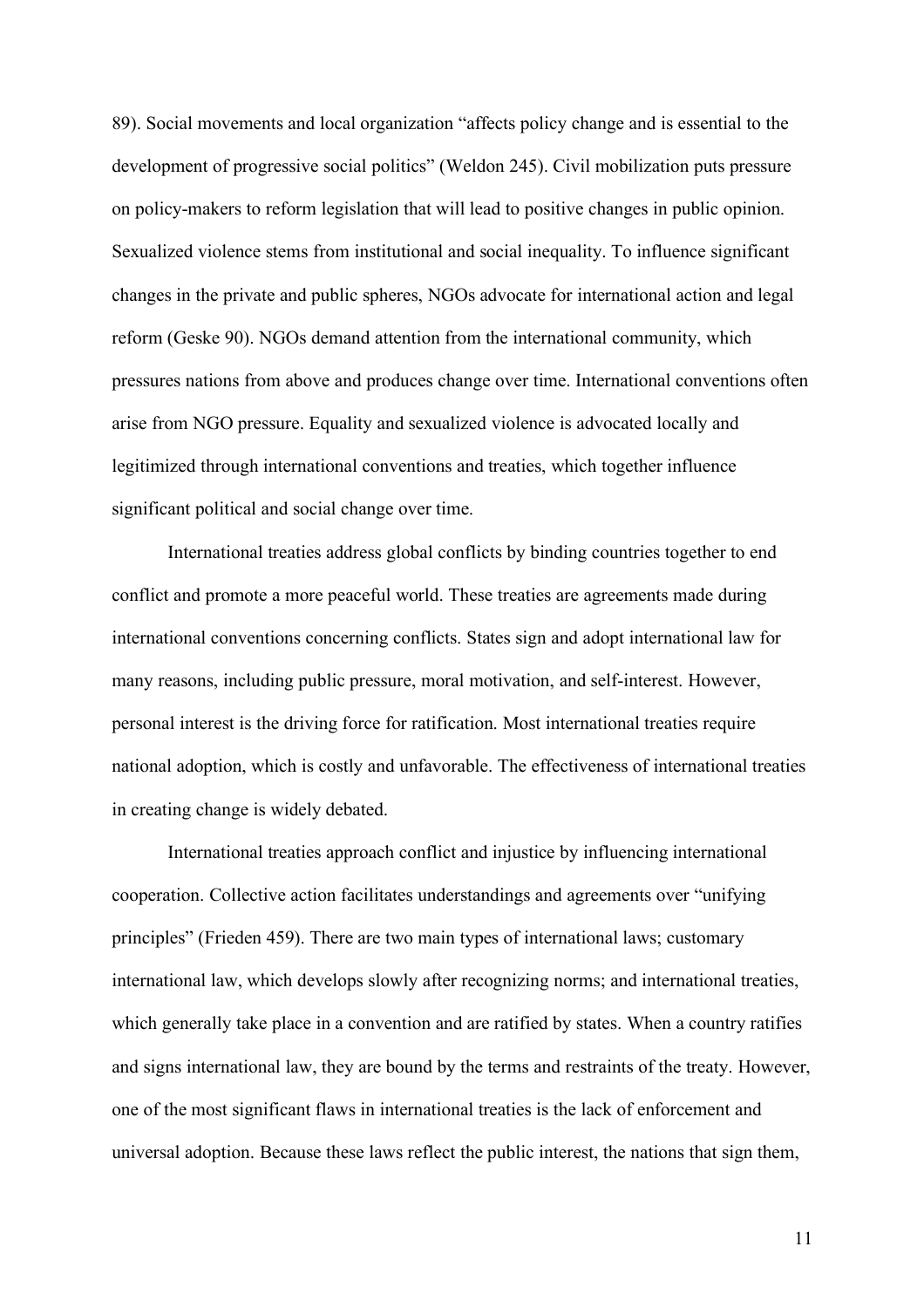have incentives to uphold them. When nations ratify international human rights treaties, they generally enact similar national changes and comply with the terms of the treaty (Von Stein). However, problems of enforcement arise because of the many conflicting interests of different states. Many reasons contribute to a nations decision to sign international treaties and the majority stem from personal interest. Nations comply to treaties when they have personal interests in doing so, whether it is from belief in the cause, fear of collateral consequences, or individual incentives (Hathaway, "Why do countries commit"). These direct and indirect benefits of ratification support nations to comply with the terms.

International relations theory provides different predictions for the effectiveness of ratifying countries: normative theory supports effective change, realist theory predicts no change, institutionalism expects better practices to be associated with ratification, and liberalism anticipates a sufficient change in democracies and not other forms of government (Hathaway, "Do human rights" 1965). Looking at human rights treaties, nations that ratify these treaties have better practices than states who do not ratify. However, the results do not determine whether treaty ratification is responsible for better practices or if the factors that lead to ratification, including the nation's positive human rights practices, are responsible (Hathaway, "Do human rights" 1989). Overall, quantitative results do not support the causation of treaty ratification leading to better human rights practices overall. Against what the theories predict, countries who ratify are found to be less likely to comply with the treaties that countries who do not ratify (Hathaway, "Do human rights" 1989). Similarly, sometimes those with the lowest human rights practices are more likely to ratify these treaties than those with existing human rights practices (Hathaway, "Do human rights" 1999). With genocide and torture conventions specifically, ratification of treaties is associated with worse practices (Hathaway, "Do human rights" 1999). Although counterintuitive, quantitative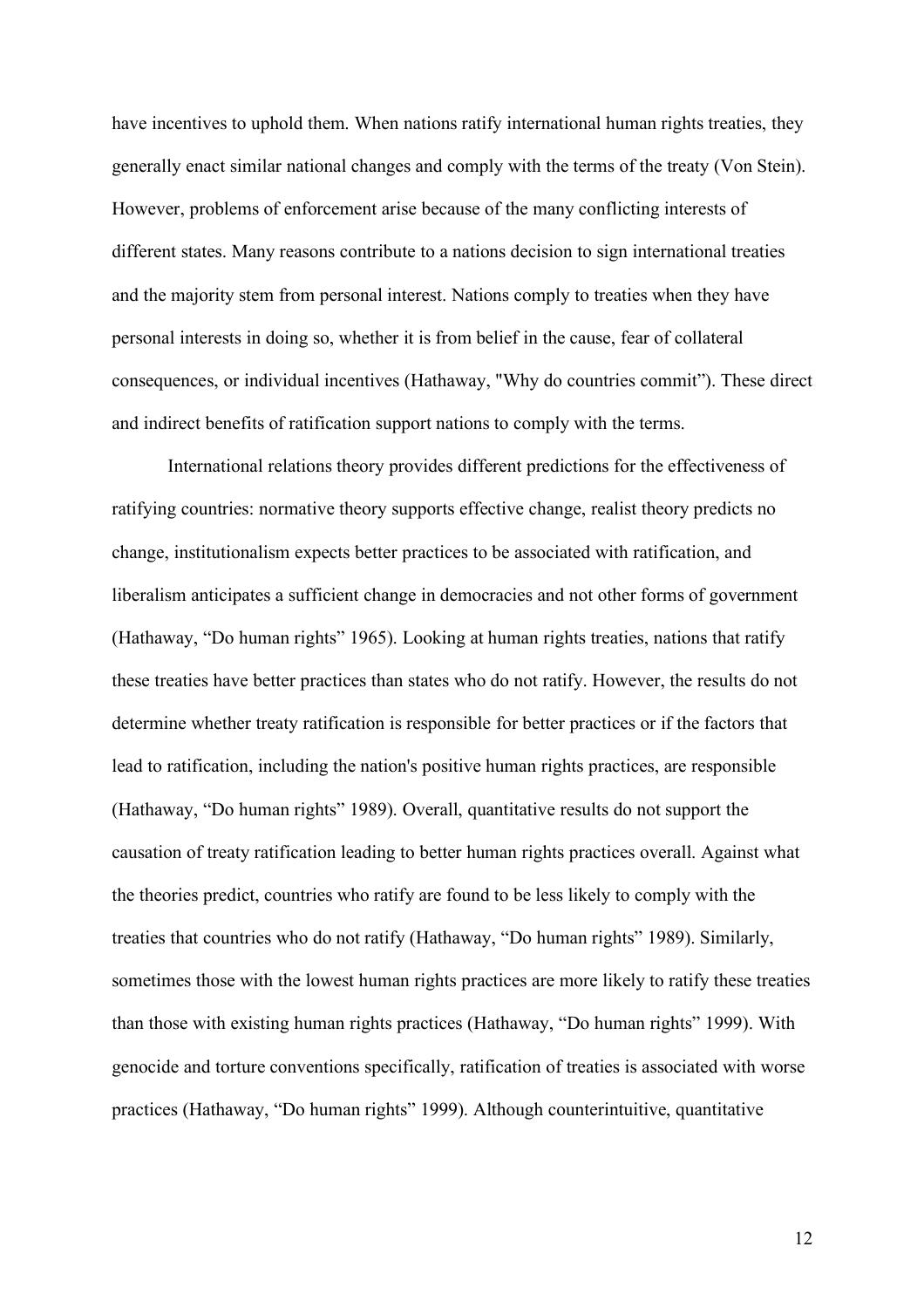analysis of human rights treaties does not find a strong relationship between ratification and better human rights practices. Some possible reasons and factors contribute to these results.

These findings lack a significant focus on the long-term impact of treaty influence. Many factors contribute to minimal change after ratification. First, nations may not enact institutional reform because there is no enforcement or monitoring post-ratification. Also, nations often aspire to comply but are unable to make the institutional changes effectively. On the other hand, many ratifying countries make national changes, which generates other nations to follow. In addition, democracies are unlikely to make changes with treaty ratification because their institutions already uphold human rights. In the end, treaties are a clear framework for "perceptions of what constitutes acceptable behavior" (Hathaway, "Do human rights" 2021). The influence of the treaty effects states whether or not they ratify. Although costly, significant results follow through more enforcement and pressure to comply with international treaties.

International jurisprudence is an approach that will help end sexualized violence globally over time. Although there are many possible solutions, international treaties are visible and influential in their declaration. Whether nations ratify or ignore the treaty, all nations are exposed to the standard of behavior the international community wants to display and demand. Some countries may never change their practices, but having these treaties promotes necessary social change condemning this injustice. Comprehensive and feminist international treaties promote standards of behavior for the world to adjust to. In addition, when women's groups organize nationally, international legislation supports their cause. Activism succeeds when supported by international recognition of their purpose. Over significant time, international laws supporting and empowering women will provide agency for this necessary change. International law can provide essential support for a local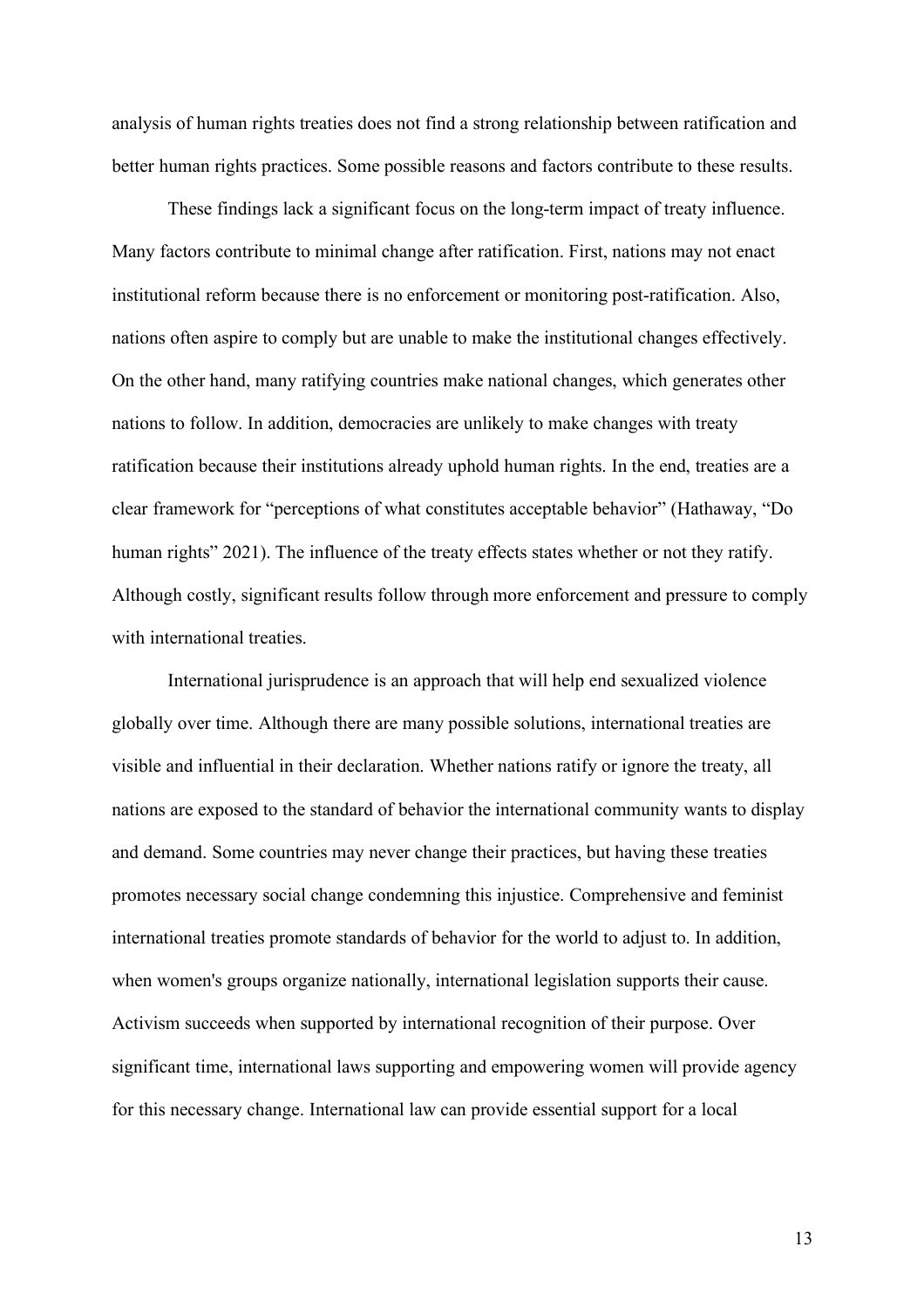organizing activist causes to succeed and influence normative changes over time, ending this injustice, one individual at a time.

#### **Methodology**

This project works to show the effectiveness of international treaties on ending sexualized violence globally. Analysis of The Convention on Elimination and Discrimination Against Women (CEDAW) and Bosnia and Herzegovina, develop on the previous scholarly work. CEDAW illustrates the shortcomings and benefits of ratification. The case study of Bosnia and Herzegovina supports the ratification of CEDAW to produce political and social change. The study of the post-war country also emphasizes the atrocities of sexualized violence during and post-war. In addition, CEDAW ratification in Bosnia and Herzegovina shows the power of social change and the empowerment of women over time. Together, the legal analysis and case study support the effectiveness of international treaties in addressing and ending global sexualized violence over time.

Solving global sexualized violence is an enormous task, and if there were a clear solution, this problem would not be as immanent. Because of the nuanced nature of this issue, there are countless approaches available. This is one possible approach and should not be the only attempt at addressing and solving this problem.

#### **Analysis of CEDAW**

There exist over sixty international treaties from the United Nations, beginning in the late 19th Century to promote peace. The major international treaty focusing on ending violence against women resulted from the 1979 Convention on the Elimination of All Forms of Discrimination Against Women (CEDAW). The well-known Declaration of Human Rights treaty did not explicitly account for the treatment of women and children, which prompted the creation of CEDAW. CEDAW is commonly known as the international bill of rights for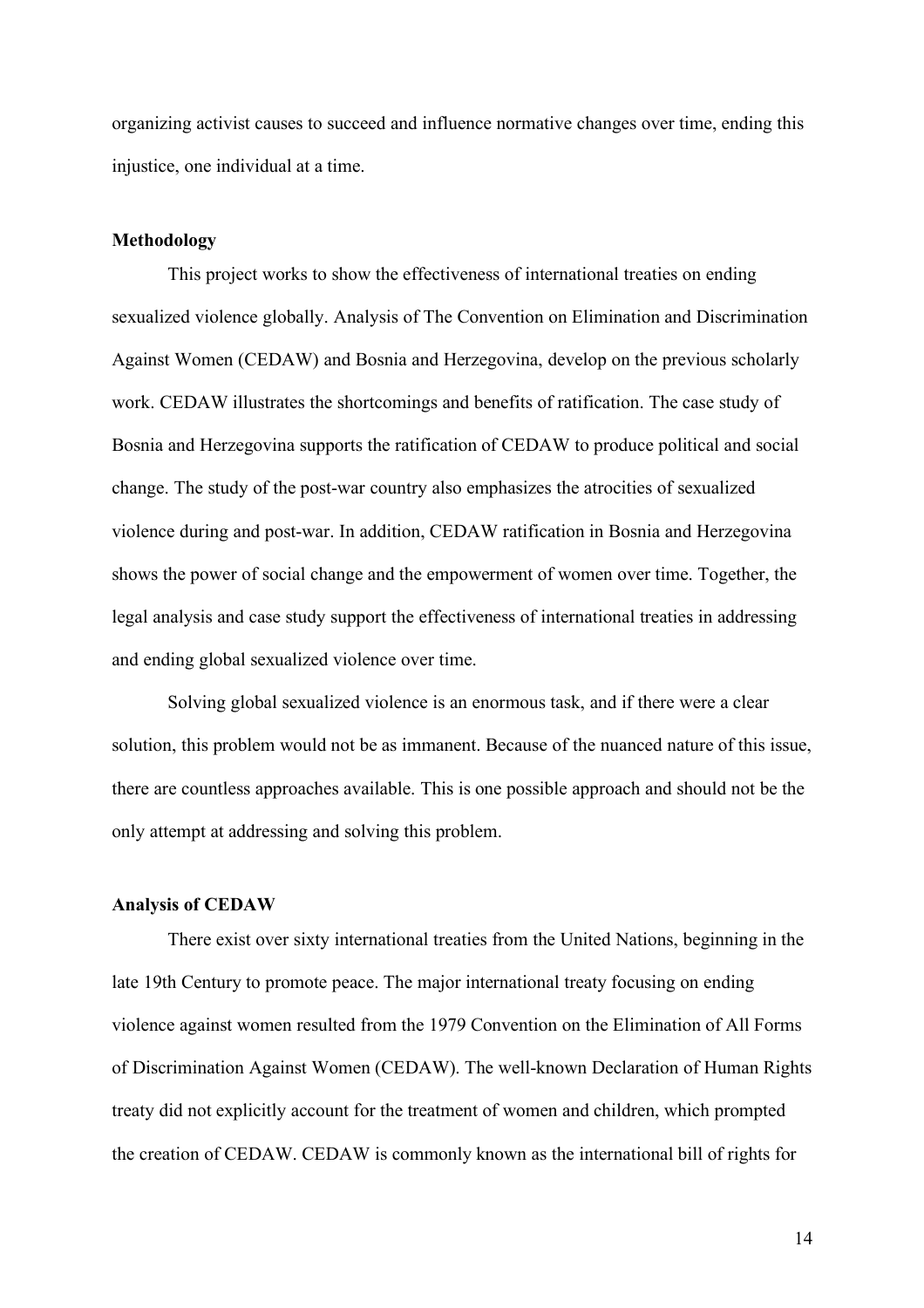women and denounces gender discrimination ("UN General Assembly"). The treaty serves to protect women and children from violence and human rights injustices. In ratifying this convention, nations agree to enact national institutional changes compliant with the terms of CEDAW. Although many countries have ratified, The United States, Japan, and China stand alongside others, as non-ratifying states. By not ratifying, these powerful countries make a powerful statement against the autonomy of women.

Because all nations have different ethics and human rights standards, implementation and adoption of international treaties are challenging to enforce. The international community endows human rights for all humans: regardless of status or identity, just because one is a human being (Frieden 493). The general universal norm of "perpetrating violence against innocent persons" is generally condemned as wrong and immoral universally (Frieden 477). However, violence continues to exist globally. CEDAW makes significant efforts to end violence against women by declaring specific definitions to the international community. These definitions serve as the universal standard to facilitate communication and collect action. The convention defines discrimination against women as, "...any distinction, exclusion or restriction made on the basis of sex which has the effect or purpose of impairing or nullifying the recognition, enjoyment or exercise by women, irrespective of their marital status, on a basis of equality of men and women, of human rights and fundamental freedoms in the political, economic, social, cultural, civil or any other field" ("UN General Assembly"). In signing CEDAW, a government acknowledges this as the official definition and agrees to take all national measures to end gender discrimination and ensure the advancement of women.

The treaty addresses discrimination in six distinct and purposeful parts. After the introduction, part one address discrimination, policy requirements, human rights, and prejudice. This portion goes further to denounce human trafficking and exploitation of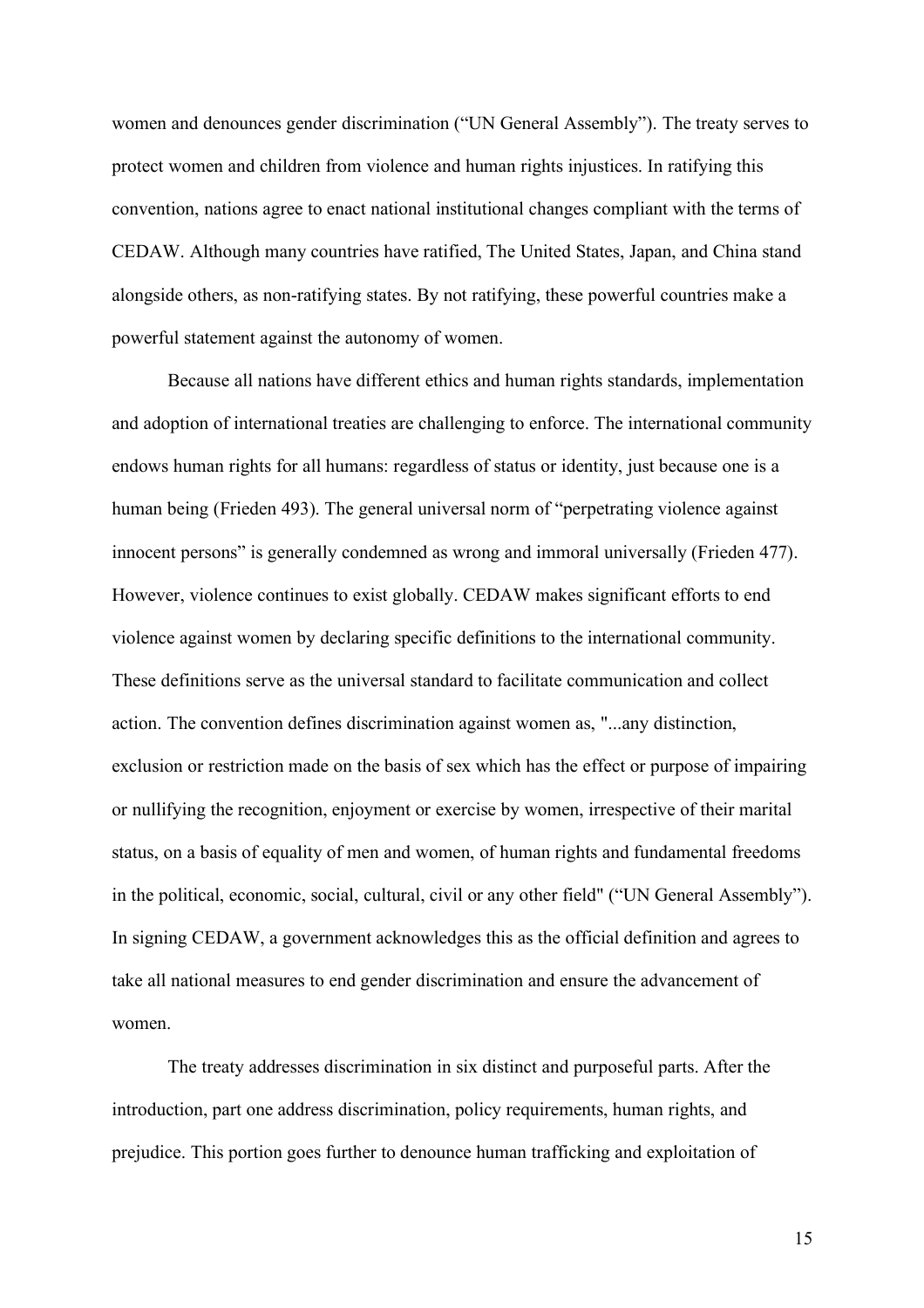women through prostitution. Part two address the need for equality in the political sphere through political rights, representation, and nationality. Part three addresses education, employment, health care, economic equality, social equality, and specifically the empowerment of rural women. Part four address the law and marriage. Sections five and six detail the committee responsibilities and plans for revisions and disputes.

Comprehensive and detailed, the contents of each section of the document illustrate the requirements for signatories to uphold and modify through their institutions. National legislation, regulations, customs, and practices that do not protect the rights of women must be changed, rejected, and replaced with non-discriminatory policies. In addition, it requires new initiates to be implemented to protect and establish the legal rights of women. Article Three declares that signatories must take all measures, including legislatively, "to ensure the full development and advancement of women, for guaranteeing them the exercise and enjoyment of human rights and fundamental freedoms based on equality with men," politically, economically, socially, legislatively, and culturally ("UN General Assembly"). Signatories must make efforts to not only uplift the equality of women politically through governmental institutions but also in the private and social spheres. Article Nine ensures that women cannot be left stateless, specifically if a woman marries an undocumented man or that man changes his nationality, the woman must still have her stateship. In terms of education, CEDAW declares that women must have equal opportunity for education. Article Ten grants women universal opportunities and the right to work as men. Article Eleven requires job security through maternity leave and prohibits discrimination in the workplace because of marital or maternity status. Healthcare service access, including family planning, must be granted to all women. Anything beyond the phrase "family planning" is not detailed. Social security, economic services, recreational, and sports opportunities must also be free from discrimination. Marriage is required to be registered, and the government must set a legal age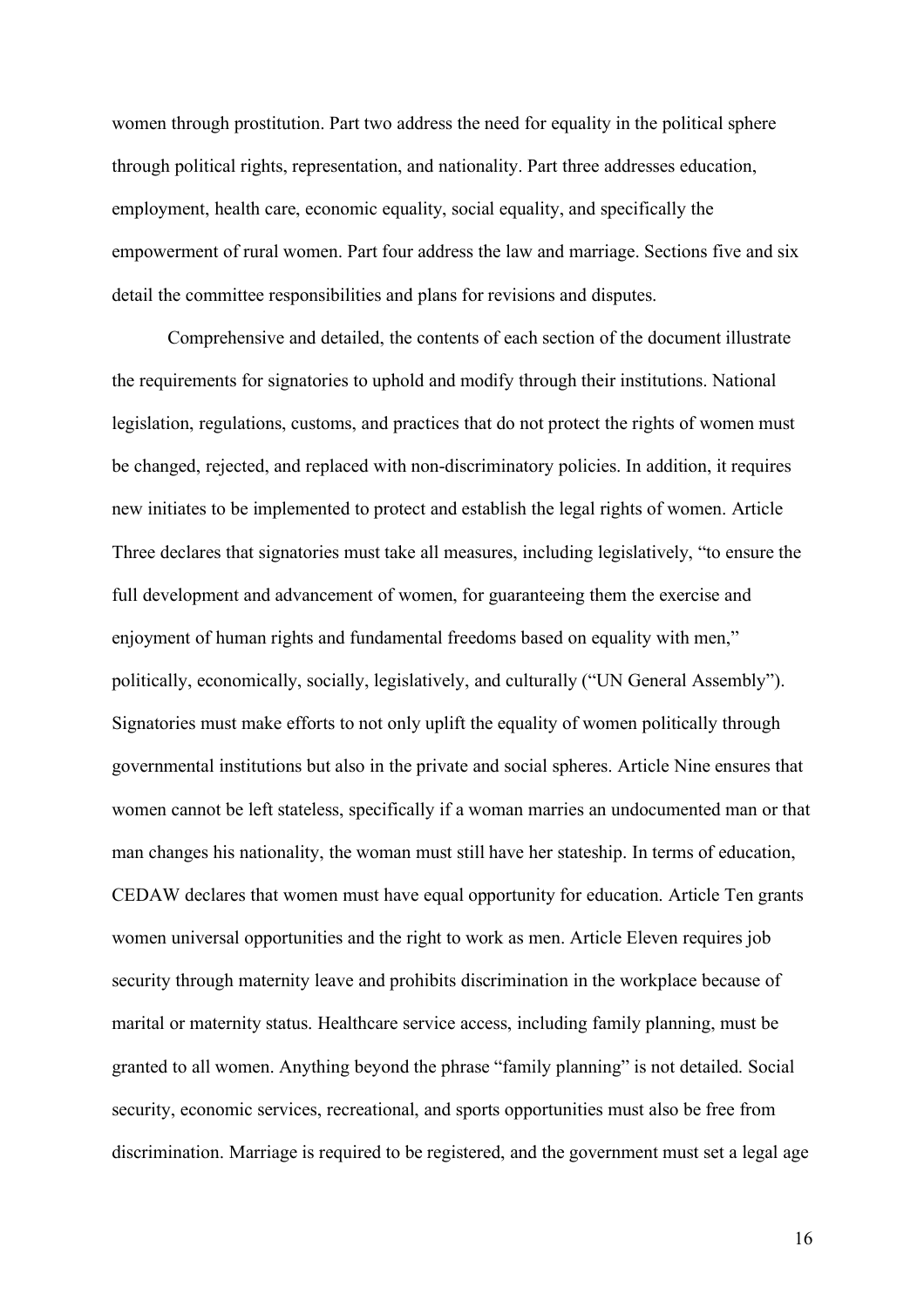limit for marriage. This age is not determined by the document. In addition, the rights of spouses must be equal between spouses. The gendered language is omitted from article sixteen regarding marriage rights. Overall, political and civil rights must not discriminate against gender. The document ends with procedures and requirements for the CEDAW committee and The United Nations. There are systems in place in case of disputes or conflicting interpretations of the text, but there lacks specific detail for reinforcement or punishment in the case that a ratifying country does not comply. However, the report provides a standard for countries to strive towards.

In the total of 197 countries, 109 countries have signed and ratified as a state party, 13 are signatories, and 75 countries have taken no action. The United States, China, India, Egypt, Democratic People's Republic of Korea, Iraq, Israel, and Japan lead the list of states who have not acted. Among these strong states follow most of the Middle East, many countries in Africa, and some South American countries ("Status of Ratification"). The document requires all ratifying states to make appropriate reforms to uphold the Convention and eliminate discrimination against women. It also requires all institutions to reflect the contents of the document domestically, including the equality of men and women to equal access in all public and private spheres. CEDAW serves to be a universal code to protect and uplift the human rights of women but has difficulties in enforcement and widespread adoption.

The United States stands out not only as the single western democracy and as one of the most powerful countries that have not ratified CEDAW. Opponents of CEDAW support this decision and argue that U.S. ratification would not lead to more international aid or domestic change, instead it would only act as a formality (Munson). The United States takes measures to provide foreign assistance and makes domestic efforts to uphold the equality of women without ratifying. In 1980 President Carter signed the treaty, but this was rejected by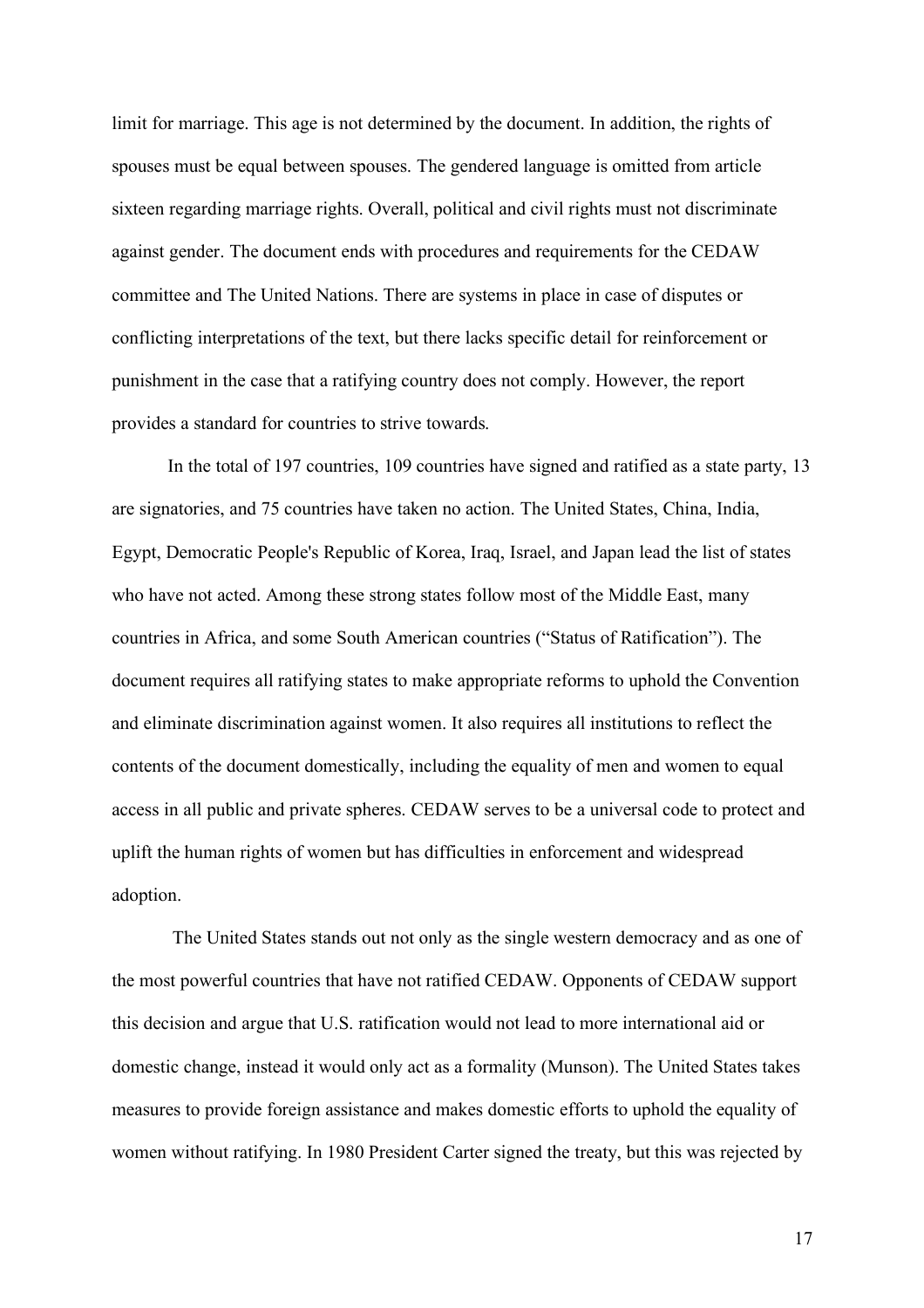the Senate (Munson). The U.S. has many reasons for their dismissal of the document, mainly a lack of alignment with their interests and agendas. Another concern for the U.S. in ratifying the Convention is the necessary reforms to domestic law that would be necessary (Halberstam 57). However, U.S. ratification would bring power and legitimacy to the treaty, influencing others to ratify and uphold the document. International visibility is powerful and the U.S. ratifying CEDAW would be influential for change.

The effects of CEDAW are contested, and little scholarly work shows the effectiveness of CEDAW in producing better policies and practices for empowering women globally. As an international treaty, CEDAW is generally marginalized and acts as a subset of The Universal Declaration of Human rights, which fails to explicitly detail the treatment and discrimination of women (Weldon). Opponents criticize the treaty for lack of enforcement, domestic policy requirements, and committee composition (Munson). Also, it is difficult to determine the direct effects of ratification of CEDAW, primarily because of the lack of international enforcement (Hill). Although there is not much research specifically on CEDAW's effects, the work that exits generally supports minimal effectiveness overall.

CEDAW is most effective alongside national feminist activism. A study examined 70 countries from 1975 to 2005 and found that the contributing force to national policy change reflecting CEDAW, was strong national feminist activism (Weldon). Feminist activism is effective in pressuring national changes when backed by CEDAW. There are three main factors for this finding. First, feminist organizing produces visualization and educates the public on the issue. Second, feminist activism challenges normative gender constructions in society. Finally, these issues place pressure on a nation to enact policy and institutional changes from social demand (Weldon). This activism also calls into question the lack of institutional reform from their nation as required by the ratification of CEDAW. CEDAW can support effective national change when combined with social demand. Strong national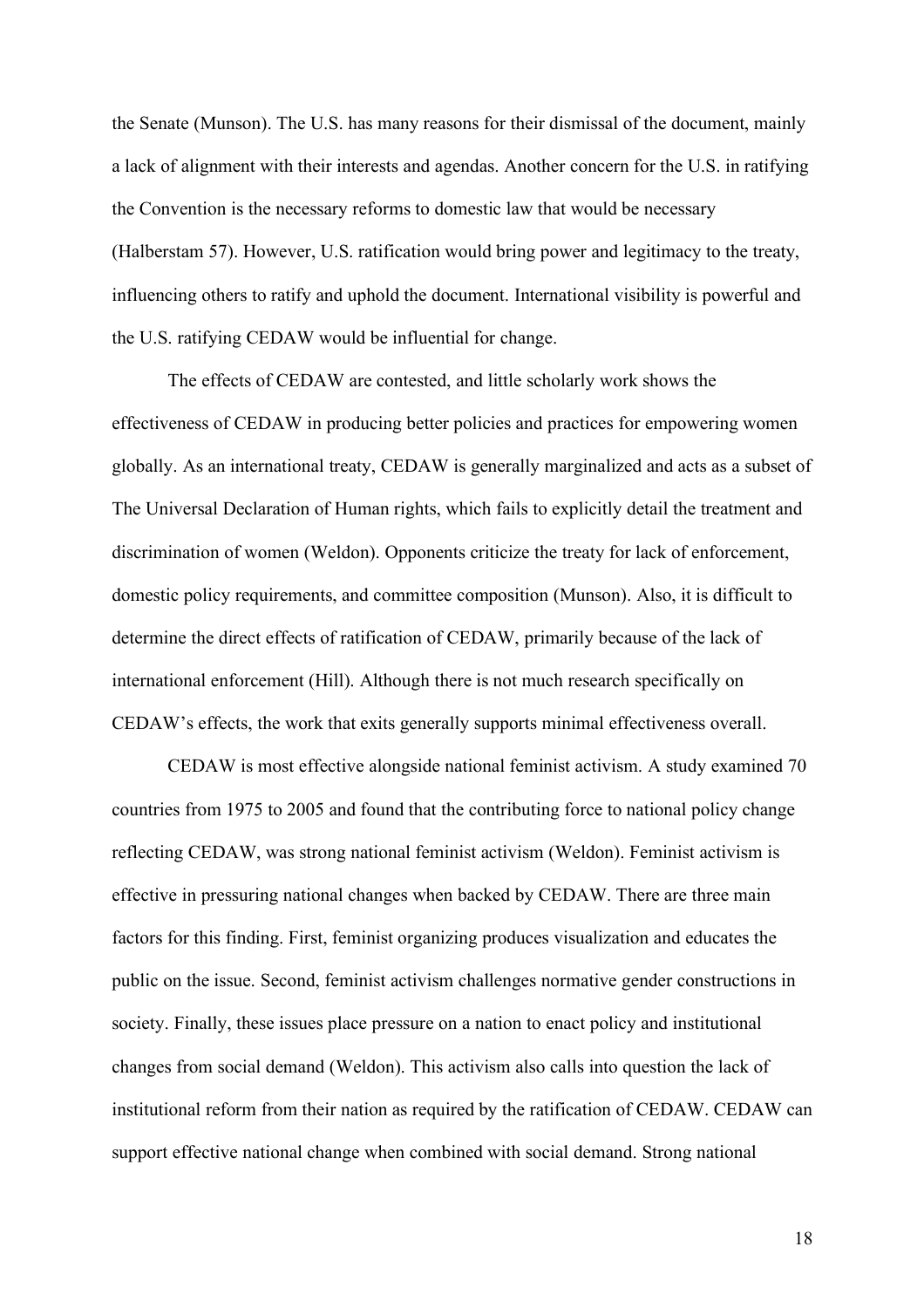feminist movements in nations who ratify CEDAW, pressure the government to implement institutional change (Weldon 245).

CEDAW is successful overall in producing statistically significant effects on women's political rights. A quantitative study finds significant positive results in the political rights of women, slightly less effective social rights, and having no impact on economic equality for ratifying states (Englehart). These findings result from CEDAW requiring a change in public and private spheres, as well as, "the minds of individuals" (Englehart). The effectiveness of CEDAW in producing effective political change for women supports successful systematic empirical results for international treaties effects on human rights (Englehart). Like most research on international treaties, time is required for the impact to take place and be noticed. A more comprehensive understanding of CEDAW's impact requires more time to understand its full effect.

These findings support the positive effect CEDAW has on influencing better practices for women's empowerment and equality. To accomplish this goal, the United States needs to ratify CEDAW. As a leading nation, this will signal a stronger standard for treatment of women globally. Although the United States takes its own measures to empower women, participating internationally with CEDAW will add validation to the scope of the document. However, even without the support of the United States, CEDAW can support grassroots women's activism and reflect changes internationally. When women organize nationally for themselves, they are more powerful when CEDAW, or accompanying international legislation, provides support. Although the effects of CEDAW require more time to pass to fully understand its power, its existence empowers and strengthens national women's organization. CEDAW provides agency for successful activism to influence institutional and social reform, slowly empowering women and ending sexualized violence.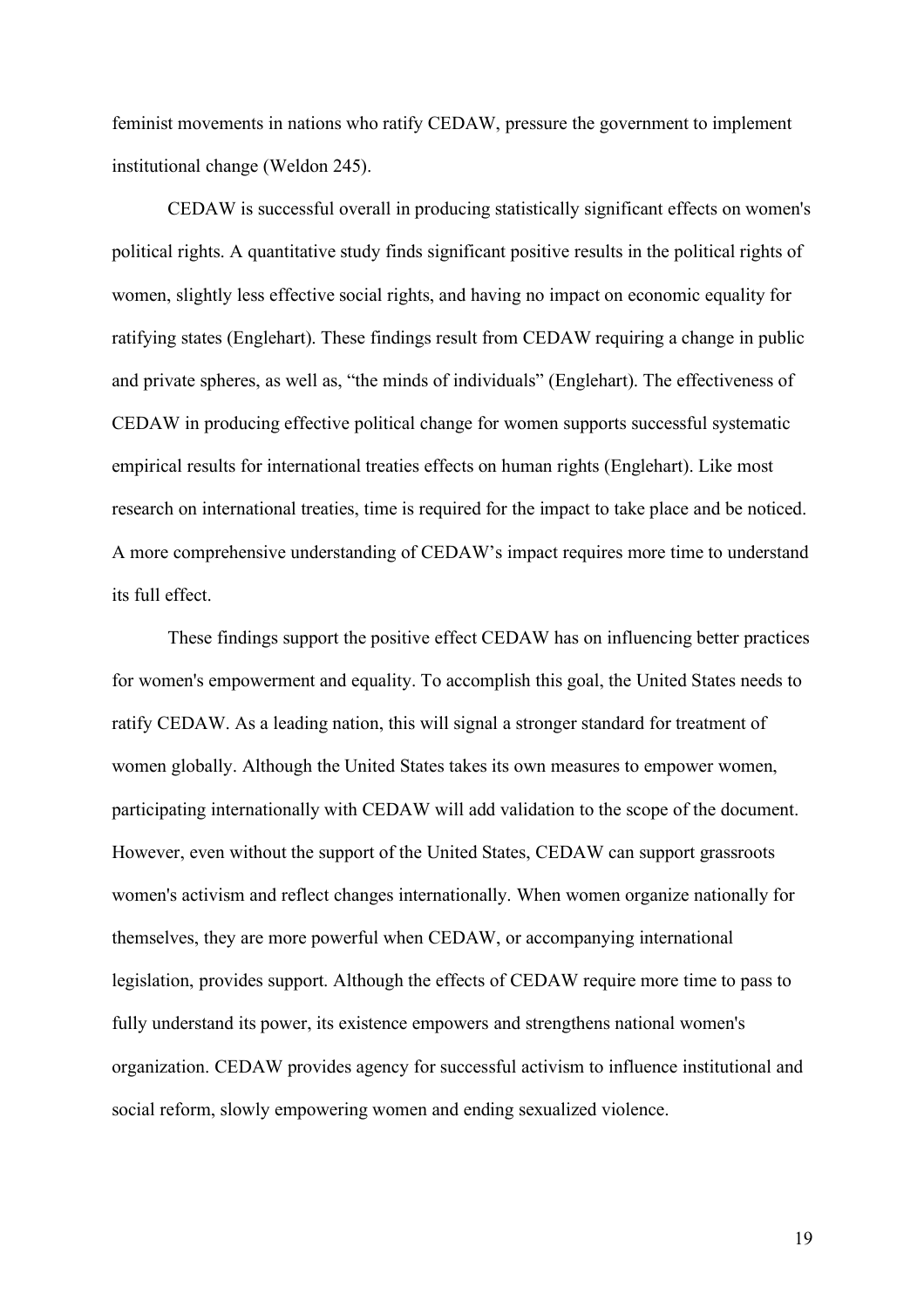#### **Case Study: Bosnia and Herzegovina**

Bosnia and Herzegovina illuminates the effectiveness of international treaties on creating national reform to end sexualized violence. Bosnia and Herzegovina, commonly referred to as BiH, is a new country formed from the breakup of the Former Yugoslavia and the aftermath of the horrific Bosnian War. The Bosnian War was a genocide that occurred officially between 1992 and 1995 (Belloni 15). After the former Yugoslavia broke up when the states declared their desire to secede, Serbian leader Slobodan Milošević, declared war against the Muslim people. The strategic use of violence, including various tactics of sexualized violence, fueled the genocide (Stiglmayer). The sexualized violence in this genocide is known as "war rape." This war rape existed to directly "inflict trauma" and destroy family units, which became a crucial component of ethnic cleansing (Diken 111). Rape was an essential tool for ethnic cleansing and a sex-specific torture campaign against women. Having generational effects on the population and ethnic composition of BiH, pregnancy was a consequence of this war. There is an estimate of between 20,000, and 50,000 reported rapes, and more unreported, from the war (Diken 112). Slobodan Milošević ordered an ethnic cleansing campaign against the Muslim Bosnians by implementing rape camps, sadistic torture, and more.

This war demonstrates the many horrific forms sexualized violence takes. Gruesome acts of violence deployed with the intent to kill and destroy individuals, physically and emotionally. Accounts show that family members were forced to rape one another or be forced to watch their family raped as an act of violent aggression. This violence had immediate and lasting effects on all the surviving individuals. Rape in the war left lasting physical, emotional, religious, and spiritual injuries (Diken 113). Similarly, the aftermath of the war created a society of people directly affected and traumatized by sexualized violence. Although women were the target, many men and children experienced these horrific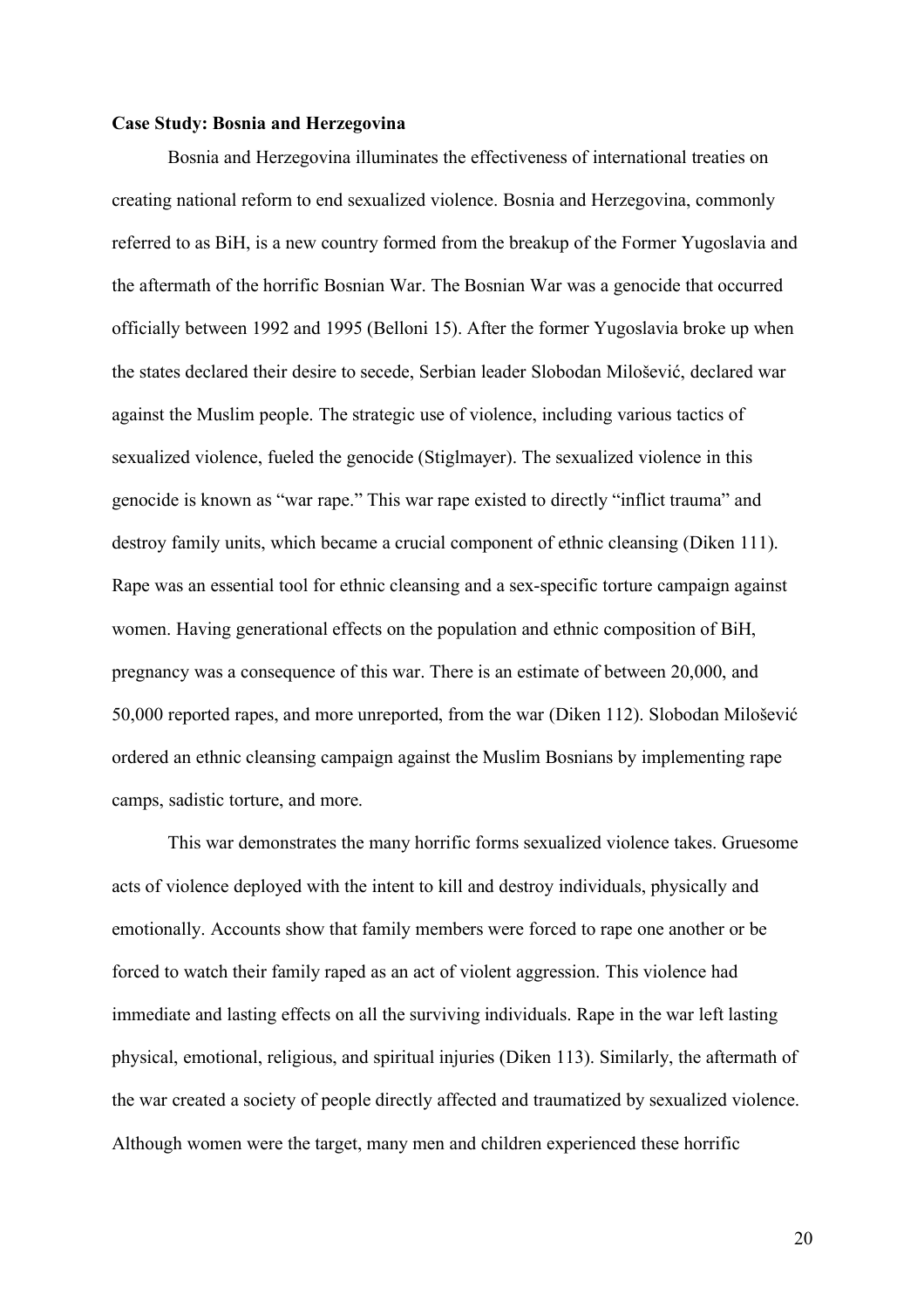violations. Rape in BiH "had as its purpose to destroy an ethnic group by killing it, to prevent its reproduction or to disorganize it, removing it from its home soil" (Diken 115). In BiH, Muslim women were targeted to impregnate to change the population ethnically. Serbian soldiers raped and violated non-Serbian women, directly dividing ethnic communities and producing only Serbian children (Handrahan 437). Ethnic cleansing intended to end the bloodline of the Muslim Bosnian population. Forced rape served to "inflict trauma" and destroy families. Rape in this war strategically targeted social structures and created destruction by creating a new composition of ethnic communities. This posed problems for the aftermath of the war, physically and socially. Religion played a role in the aftermath, as Muslim women had to deal with the acts not only physically and emotionally, but also religiously. Rape in this war was used to disrupt the ethnic and religious makeup of the communities (Diken 116). Examining personal testimonies shows the tremendous effect this war and sexualized violence had on individuals. People interviewed, defined the war violence as "morally reprehensible" (Basic). Similar to other post-war societies, the aftermath included, shame, a decrease in a population of people, hostility between groups, and emotional and physical scars.

The war was fueled through the consumption and violence against women's bodies because they were women. These acts directly violated international human rights laws and took an alarming amount of time to end through international intervention. The atrocities of the conflict in BiH provide context for the harm, severity, and threat sexualized violence has on human rights. The conflict ended through the Dayton Accords, which was the international intervention in Dayton, Ohio of the United States in 1995. The presidents of Bosnia, Croatia, and Serbia and mediated by the United States under President Bill Clinton's presidency, ended with the separation of new countries. The Former Yugoslavia broke up and BiH, established as its own country, began to build itself back up from the war.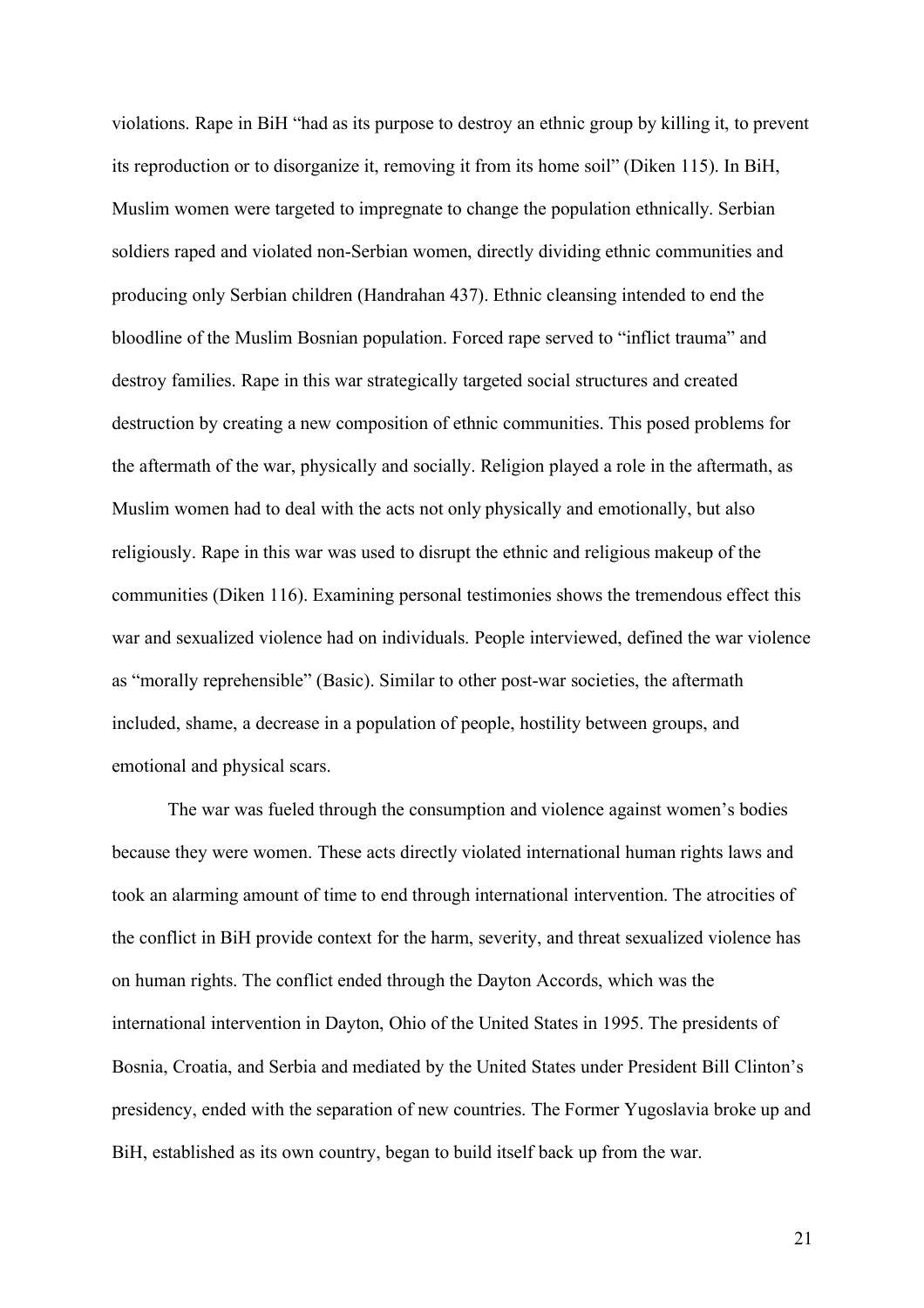Examining post-war BiH as a case study supports the effects of CEDAW and the development of empowering women globally. BiH under the Former Yugoslavia signed and ratified CEDAW in 1980 and 1982. With the fall of the state of Yugoslavia in 1992, the new state of BiH established in 1995 ("Bosnia and Herzegovina Human Development Indicators"). BiH took on the legal obligation of the former Yugoslavia in September of 1993. This succession has the equivalent legal obligation as ratification and is merely a historical formality. At the peak of the war, the Dayton Accords mediated peace and helped provide necessary resources to rebuild a new nation. The Dayton Accords settlement did not specifically address issues of gender and sexualized violence (Pupavac). This is notable when examining the construction and development of the new state. Political, social, and economic rights are the areas of focus for reviewing public and private sphere development after ratifying CEDAW and post-war BiH.

BiH continues to struggle with the balance of implementing democratic values while preserving its culture. New threats to human rights arose in BiH post-war. The implementation of political rights and peacebuilding efforts post-war were not immediately successful. Not uncommon to many peacebuilding and peacekeeping missions, soldiers and peacekeepers sent to ensure peace in BiH perpetrated more harm. They exploited the postwar state of BiH and violated human rights, through rape, human trafficking, and other forms of sexualized violence on citizens (Rošul-Gajić). United Nations operatives disobeyed their own prerogatives and motives by committing injustices against Bosnian people. However, the UN operatives left and with more time, women's groups and women's NGOs have put pressure on the BiH government to implement normative and institutional changes to support the empowerment of women.

BiH has a rich history of religion, culture, and ethnic diversity. Bosnian, Croatian, and Serbian are all three national languages (Kolouh-Westin). Because the war was perpetrated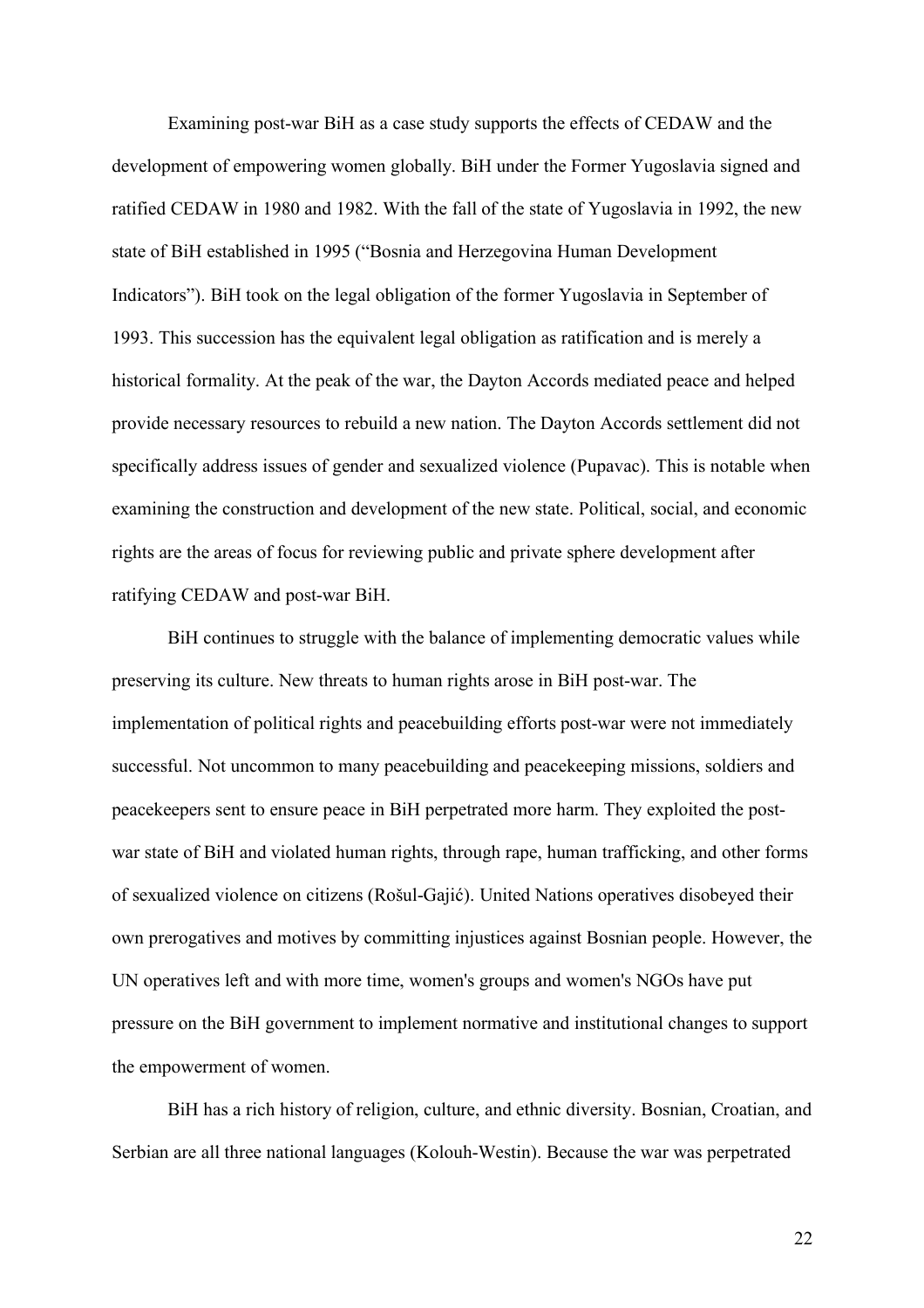through ethnic cleansing, and religious and cultural divisions, the post-war construction is followed with lasting divisions (Handrahan). Serbian soldiers raped non-Serbian women, leaving effects on ethnic communities and family structures. The cultural diversity of the country poses obstacles for institutional and social reform. It is integral for the non-western culture of BiH be preserved while making strides towards gender equality in the public and private spheres. Additionally, intersectionality must be upheld and understood when examining the treatment of women and overall human rights. State building efforts post-war were implemented under compliance with CEDAW and other international human rights treaties, to empower women and create equality in all aspects of life in public and private spheres: economic, political, and social.

Supporting the previously stated theories, the economic opportunity and equality of women in BiH is minimal. According to the World Bank, the economy of BiH continues to face challenges due to its economic model. As of 2016, the population of BiH is 3.8 million people with a life expectancy of 77.1 years ("Bosnia and Herzegovina Human Development Indicators"). Unemployment is high and economic opportunity is low, especially for women. Only 35.6% of the employed population are women, while the population capable of working is 51.7% of the population ("UN Committee on CEDAW"). This is a low percentage of working women for the greater geographic area. There are many reasons for this finding, and most stem from the former social divisions systematic for the economy of the previous regime. In addition, the war produced many widows who are disadvantaged as women socially, and economically. Widowship is followed by lower social class status and fewer job opportunities (Handrahan 435). Although legislation was implemented to empower women in all aspects of BiH life, equality in the economic sphere is a slow ascend, paralleling the overall countries economic status.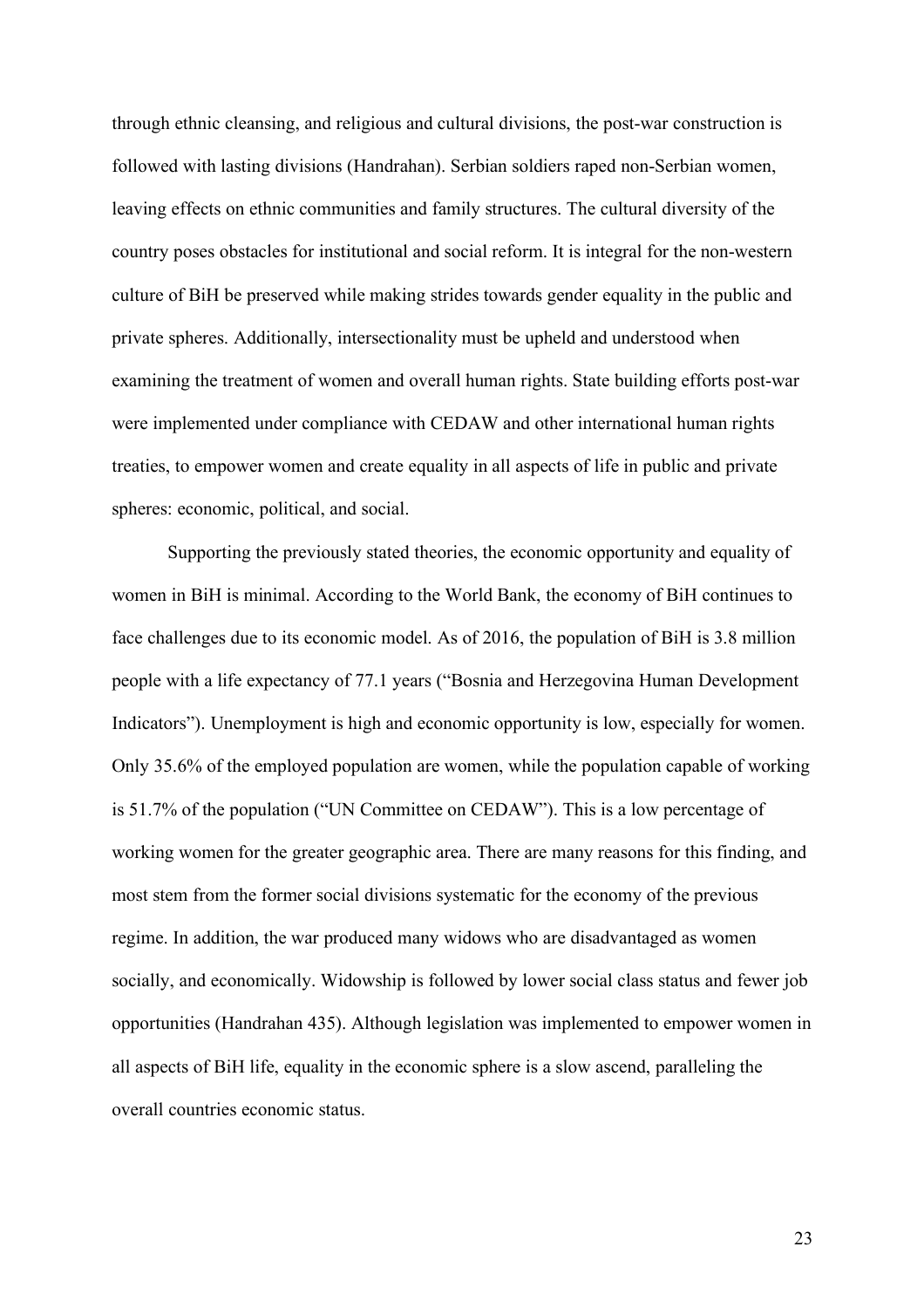Following the construction of a new country, BiH has made many political, institutional reforms to generate equality. The BiH parliament implemented many changes to create political equality. In 2003, the Bosnian parliament passed the Gender Equality Law (GEL) to enhance institutional reform to promote gender equality ("Law on Gender Equality in B-H"). Created in response to CEDAW, GEL serves to advocate for justice by prohibiting gender discrimination in public and private spheres. The national law mimics and parallels the conventions of CEDAW in many ways. The law states its purpose to "regulate, promote and protect gender equality, guarantee equal opportunities and equal treatment of all persons regardless of gender in public and private sphere of society, and regulate protection from discrimination on grounds of gender" ("Law on Gender Equality in BiH Consolidated Version"). The comprehensive and detailed legislation prohibits discrimination based on sex, and grants equality between men and women. Within the law, policies grant the right to equal access to resources including healthcare, education, employment, social welfare and sport, and cultural opportunities. The law is compliant with the terms of CEDAW and democratic in its structure. An interesting component is from Article 20, which declares that representation in government institutions must promote equality, which is at least 40% representation of gender. Overall the law is liberal and progressive with its aspirations to eliminate discrimination and promote equality in all phases of life. Legislatively, the country has made strides to empower women politically. As scholarly work showed, this does not guarantee equality in the other spheres of life. Examining the social changes of women in BiH will helps to unpack this discrepancy.

In compliance with the terms of the Dayton Accords agreement, BiH held its first elections for parliament in 1996, with the hope to empower women in the political sphere. The first election of 1996 elected only one woman for a total of 57 seats ("Parliamentary Assembly"). Although this is a small portion of representation, this is a significant success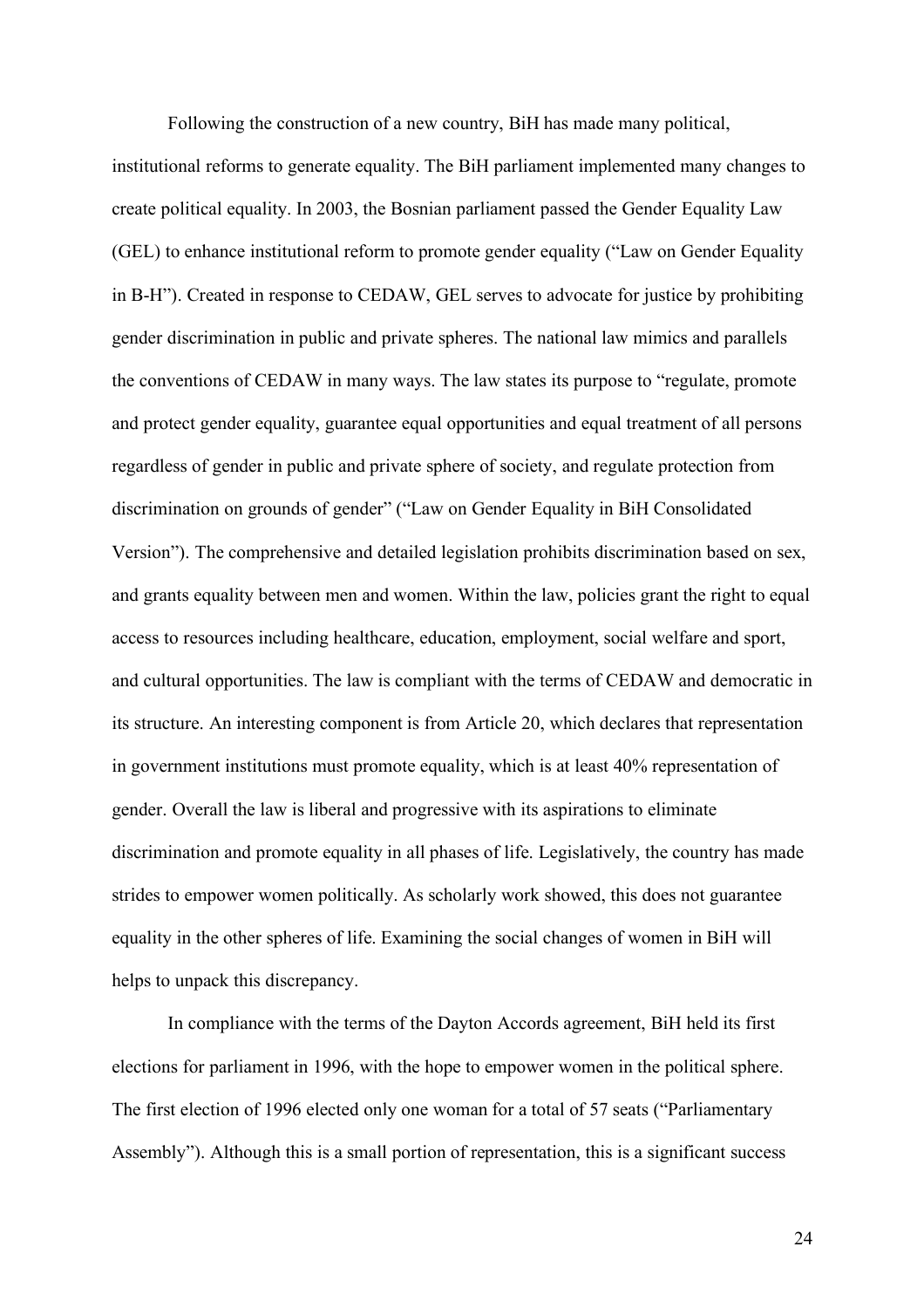compared to the previous political equality and representation. The BiH parliament is divided into the House of Representatives (42 seats) and the House of People (15 seats), with 57 total elected members. The seven elections since 1996 have seen the following number of women elected to parliament: 1, 9, 4, 7, 8, 11, 12. Currently, the 2014-2018 parliament is 78% men and 21% women: 45 men and 12 women ("Parliamentary Assembly"). Although still underrepresented, the gender makeup difference from the first election to the current seventh is a significant increase in the empowerment of women in the political sphere. However, many factors contribute to this low participation of women in the BiH parliament. First, BiH is a new country existing only over two decades. Not only does the implementation of political equality take time, but the sentiments of the former regime and sexist norms of the culture also continue to exist. The lack of women in parliament is both due to women not getting enough votes from citizens to win and a lack of women running for election in general. The sexist and dividing norms from the regime of the Former Yugoslavia and the horrific events of the Bosnian war persist. In addition, quotas for gender and identity participation in politics are avoided due to the negative communist associations from earlier history (Brunnbauer 157). Party caucuses and party affiliation contribute to this inequality. Many political parties prioritize their own representation overproducing and empowering women candidates. Strategy for political party representation contributes heavily to the makeup of candidates. BiH women are increasingly participating in NGO's and other women's groups outside of official political institutions (Brunnbauer). This NGO sector, mainly run by women is gaining traction and address women's issues. This area is a space for women to influence the political institutions in their own space. Although the economic and political institutions have more work to accomplish, equality in the social sphere is critically important to examine. Social empowerment has exceeded the strides of economic and political institutions for women, but still has the opportunity for more reform.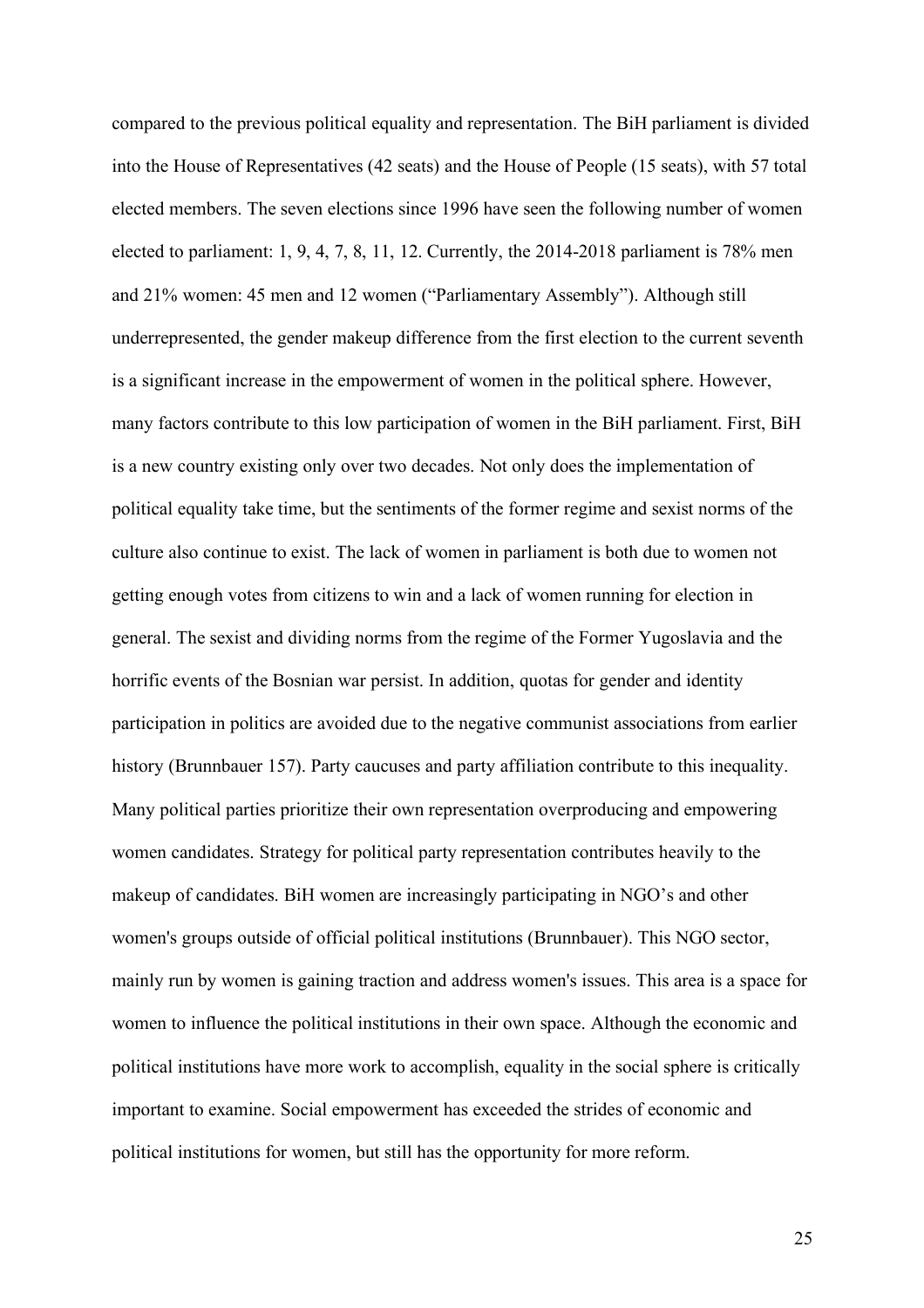Quality of education and health care have had successes and failures in BiH. Education continued through the war but produced significantly lower standards of quality. BiH introduced private schools post-war. However, the national curriculum has not evolved as quickly as national legislation has. The post-war curriculum adopted new values such as promoting and introducing free markets, foreign languages, computer science, special programs for learning disabilities, devaluing socialism, and an overall focus on individuals, rather than the collective (Kolouh-Westin). Generally, the female to male ratio enrolling in school is close to equal. In 2008/2009, pre-school had 47.7% female enrolment, whereas vocational secondary schools, traditionally for male students, has 34% female enrollment ("UN Committee on CEDAW"). The type of primary and secondary school varies and contributes to widespread results for female enrollment. Overall, there is generally an equal opportunity to education, but BiH has areas to improve by promoting female enrollment and empowerment. In addition to education, health care continues to struggle to evolve towards equality in BiH. Legislation endows equal access to health care regardless of gender; however, contributing factors such as rural and vulnerable women's opportunities are disadvantaged ("UN Committee on CEDAW"). Strategic Plan Development of Health Service in BiH is working to implement better practices and opportunity for women's health care, including contraceptives, cervical and breast cancer treatment, and reproductive health ("UN Committee on CEDAW"). The Human Development Reports find positive general trends for life expectancy and suicide rates. Life expectancy started at 72.3 in 1996 and has steadily increased to 77.1 by 2017 ("Bosnia and Herzegovina Human Development Indicators"). Suicide women per 100,000 people went from 3.5 in 2000 to 1.9 in 2015. For men, went from 14.7 in 2000 to 7.1 in 2015 ("Bosnia and Herzegovina Human Development Indicators"). These trends represent positive changes for individuals over time. The education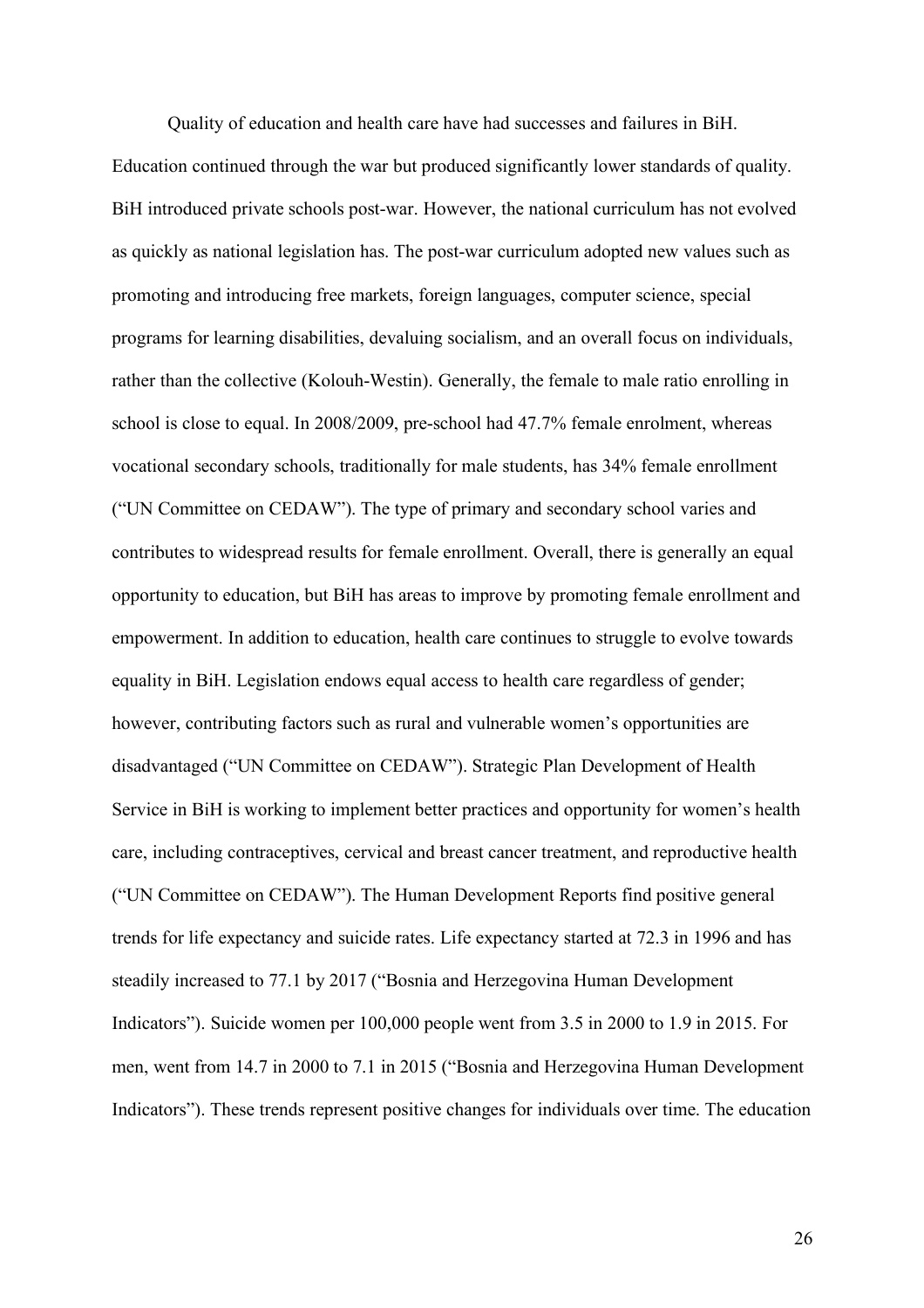and health care in BiH have made strides but still, have more to do to uphold equal opportunity and equality for all. Political and social justice will continue to evolve with time.

Personal accounts and testimonies about social changes report on the effects and development of empowerment within the private sphere. Scholar Cynthia Cockburn, speaks to the evolution of equality from her visits to the Medica Women's Therapy Centre in BiH, in 1995 and again in 2012. The center began as a feminist health care center for women and survivors of sexualized violence in the war: rape, torture, loss, and more. In her visit seventeen years later, the center evolved from treating the war violence to addressing domestic violence, non-conflict rape, and harassment. In addition, women were now seeking help to escape prostitution they had been coerced and forced into. Forced prostitution often follows post-conflict communities for economic necessity (Handrahan 434). The feminist medical center shifted its needs from war traumas to the post-conflict forms of sexualized violence, including domestic violence and forced enslavement. This shift in functionality in the center reflects the development of needs and problems of sexualized violence in the postwar country. One woman from the center, Meliha Branković, gave testimony to her perspective on the difference in gender relations in the country. She reports that in one way, the youth culture promotes freedom and an "escape from the restrictions of pre-communist, communist and nationalist gender relations." However, on the other hand, she notes, the "contemporary youth culture in Bosnia as manifesting a specifically capitalist form of patriarchy, one in which women are no longer idealized as socialist 'workers,' nor are national 'mothers'" (Cockburn). In one way women are liberated from the Yugoslav communist restrictions on women; however, through this liberation, young women evolve through a new capitalist patriarchal power. Although there is progression from the communist oppression of women, a new type of struggle forms from the democratization of the country. The democratization of BiH lead to the construction of patriarchal structures, previously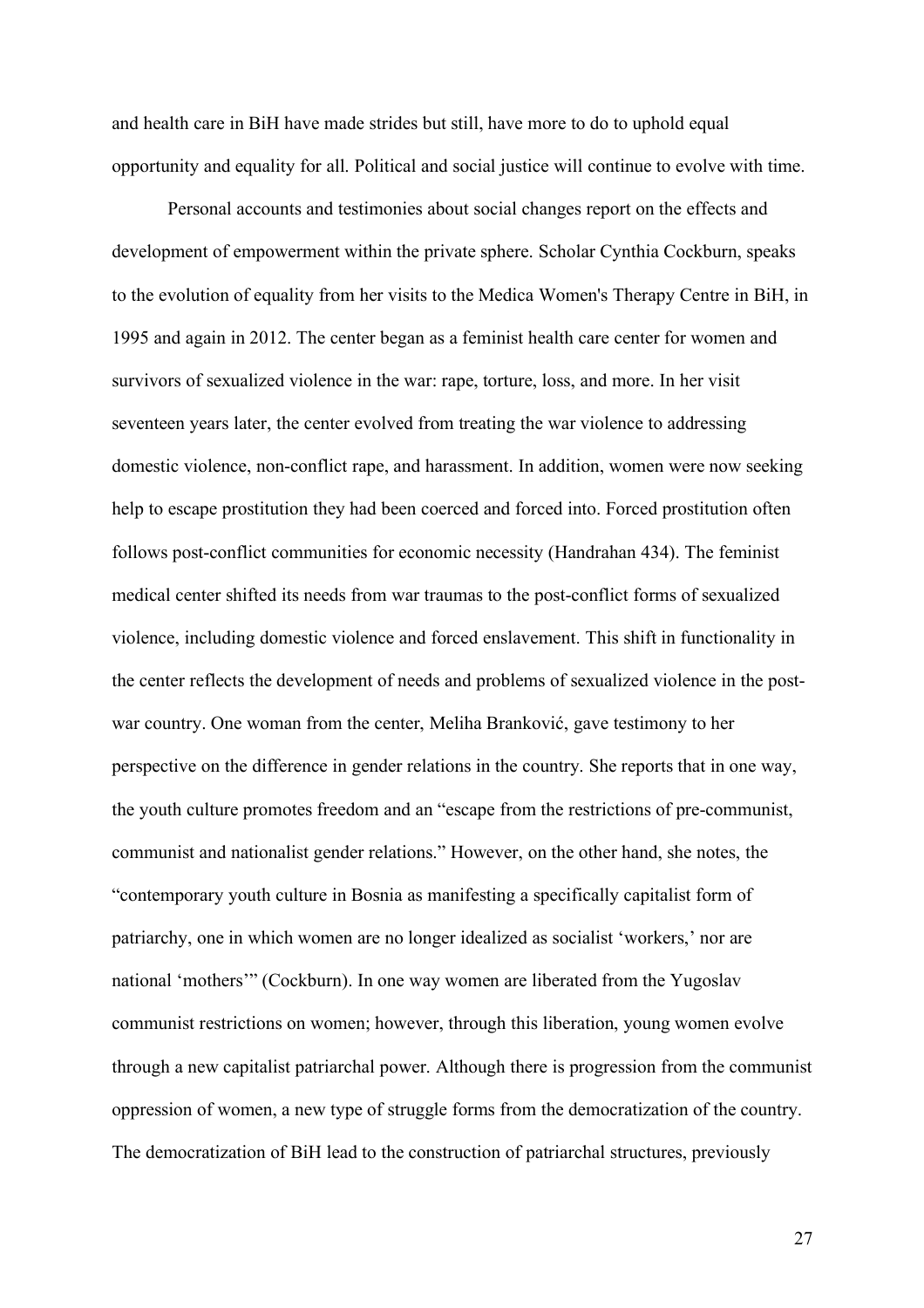obsolete to the culture. Although there have been significant strides in the empowerment of women, new threats entered the social sphere.

Although the social equality of women continues to struggle, supportive feminist communities developed and are thriving. Surviving sexualized violence is not the end of oppression imposed on individuals. The social shame and harm that comes from survival are significantly harmful (Handrahan 435). However, in post-war construction, women of both ethnic and oppressed sides are shown to support one another. There exists a "female gender identity linked to peacebuilding" (Handrahan 439). An alliance between Serb and non-Serbian women within the country has been created and serves to be the future of empowerment of Bosnian women.

Women's NGOs and feminist groups are responsible for many institutional and social changes in BiH. They put pressure on the government as collective groups of women, which along with legislation to support them, made women's issues on national agenda (Rošul-Gajić). The vocalization of these NGOs and groups have caught the attention of international and domestic actors. NGO work together with national authorities and international actors fueled important gender and peace security policy, mainly in policy reform and adoption (Rošul-Gajić). Bosnian women's NGOs existed during the war and found success once they gained national and international visibility and support (Rošul-Gajić. 154). National funds and international organizations support BiH NGO work. In 2004, the national SOS hotline 1209 opened for support and protection of victims of family violence ("Global Database on Violence against Women"). Following the national line, four NGO's, Udružene žene-Banja Luka, Budućnost-Modriča, Association of Women Lara-Bijeljina and Ženski centar-Trebinje, operate the emergency hotline 1264, created in 2005 ("UN Committee on CEDAW"). This SOS line serves the area of Republika Srpska, assisting victims of domestic violence and other sexualized violence. For line 1264, there were 11,8808 calls from 2006-2009,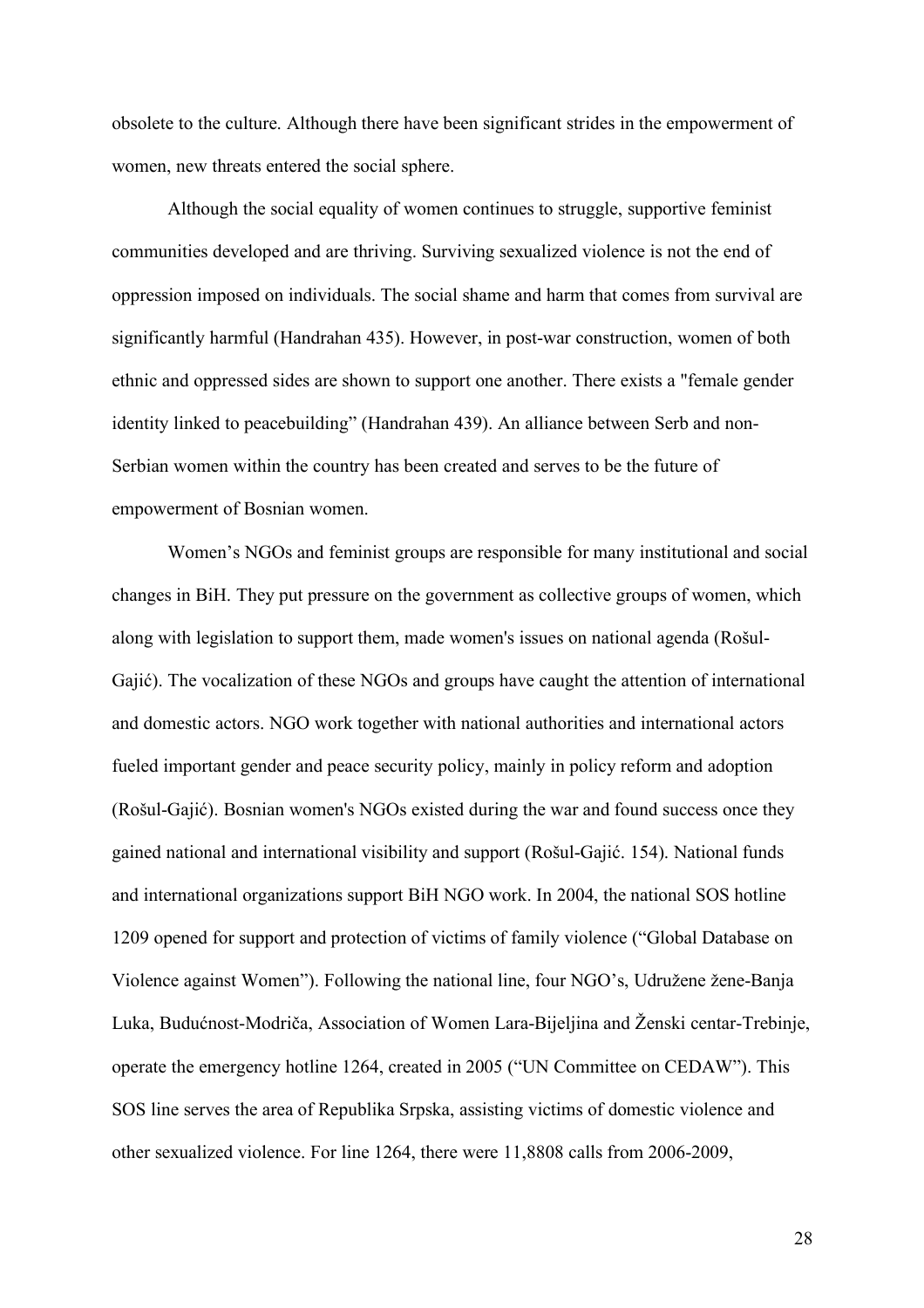increasing until a decline of calls in 2009. In 2006, 97.4% of the calls were from women ("UN Committee on CEDAW"). Another NGO runs hotline 1209 in Istočno Sarajevo, providing 24-hour help for a wide scope of issues. These NGOs work to support victims of sexualized violence in BiH with external support and funds from international organizations and state resources ("Global Database on Violence against Women"). Bosnian women group together to support one another through these NGO spaces to empower women and advocate for social, political, and economic equality.

Although the effects of CEDAW on the development of BiH is widespread, a conclusion can be made in regards to women's empowerment: the organizing of Bosnian women with support from international legislation promotes pressure on national institutions to create change. BiH made national efforts to implement compliant laws with CEDAW nationally. However, enforcing and implementing feminist legislation was not a fast nor an efficient process. Post-war reconstruction met significant inequality and hardship. The democratization of BiH left the old cultural forms of ethnic and gendered oppression while adopting new discriminations and hierarchical divisions associated with capitalism and patriarchy. Modern alliances between Bosnian women of all identities and status' lead to national reform and empowerment of women with the backing of CEDAW and other legislation. When Bosnian women worked together, they gained political power to promote their voice and cause. With more time, women in NGO space will succeed in advocating for social and political change to empower women and end sexualized violence.

#### **Conclusion**

International treaties effectively create incremental change in ending global sexualized violence. CEDAW influences national reform to empower women and change the norms that fuel sexualized violence. Over time, gradual development will lead to greater respect for individual autonomy. Examining the successfulness of CEDAW and the state-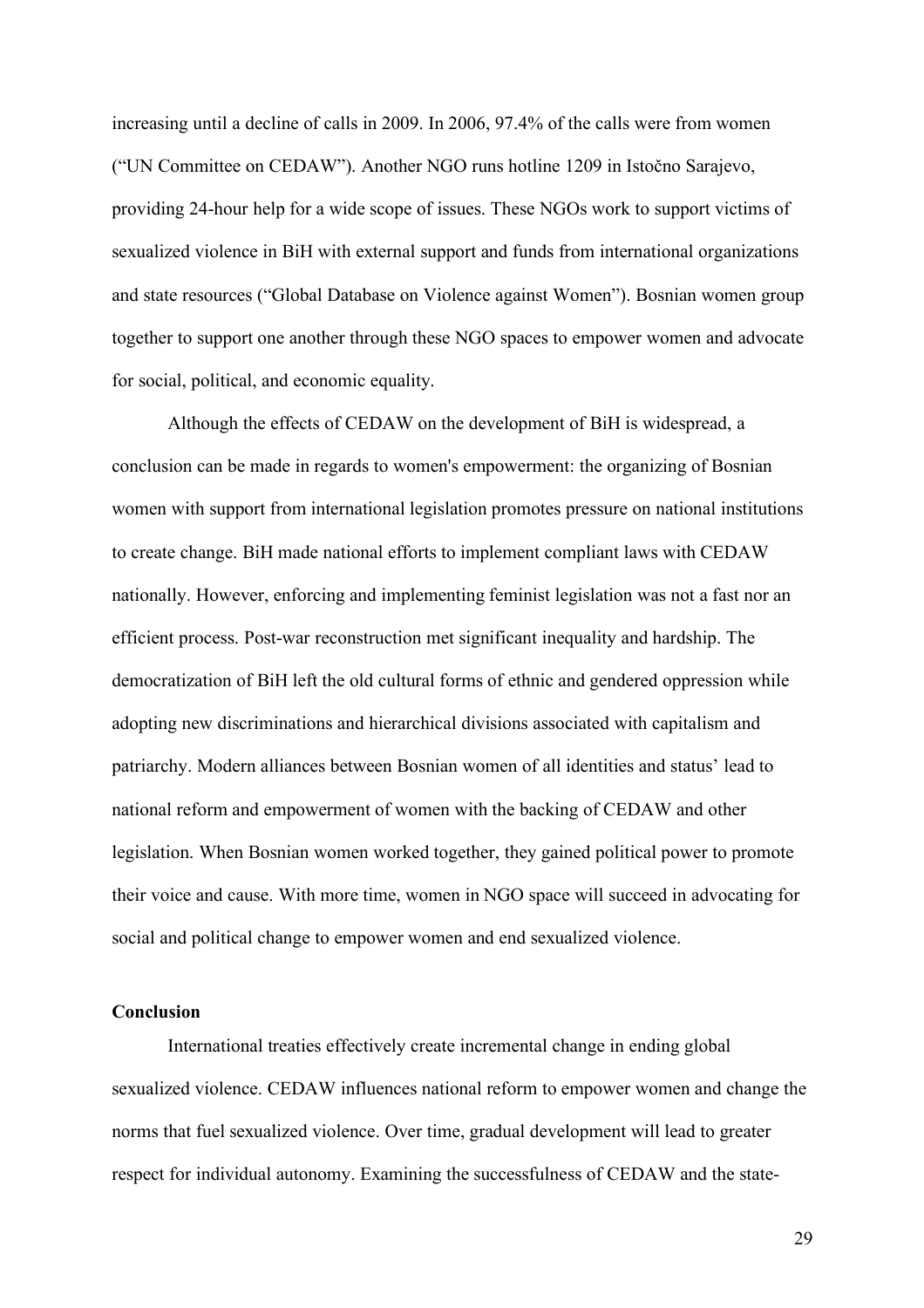building efforts of BiH, support this finding. CEDAW is not universally effective alone at ending global sexualized violence. In some nations, with ratification, CEDAW is influential by pressuring national legislative and institutional reforms. In other countries, CEDAW has little or no effect on national changes. However, CEDAW is most effective in supporting local activism against gendered and sexualized injustices. The evolution of Bosnia and Herzegovina demonstrates the possibility of success for political and social change. As a nonwestern nation, this diverse country has difficulties implementing democratizing changes while preserving their culture. The country will continue to evolve and strive for better standards and norms over time. BiH has empowered women through the law, granting equal rights in compliance with CEDAW. However, this has not taken immediate effect. Women continue to struggle to find employment, have opportunities for health care, and more. Women can run for elected office and participate equally in the political sphere; however, there has not been a wave of women candidates. The culture and norms of the past are still in existence, but through women's groups and NGOs, Bosnian women created a new sphere to voice themselves. With legislation to back them, these women can put pressure on their national government to make the appropriate political changes. It may require significant time to see and experience the full effects of this, but this successful empowerment is powerful and consequential to equality, slowly ending gendered and sexualized violence.

International treaties influence necessary incremental social and political change by addressing and condemning sexualized violence. CEDAW continues to empower women globally to change norms that fuel sexualized violence. With continued ratification from more nations, CEDAW will continue to address the world and promote standards of behavior necessary for protecting individual autonomy. As social change follows legislative measures, sexualized violence will dissipate over significant time. Sexualized violence is a deep threat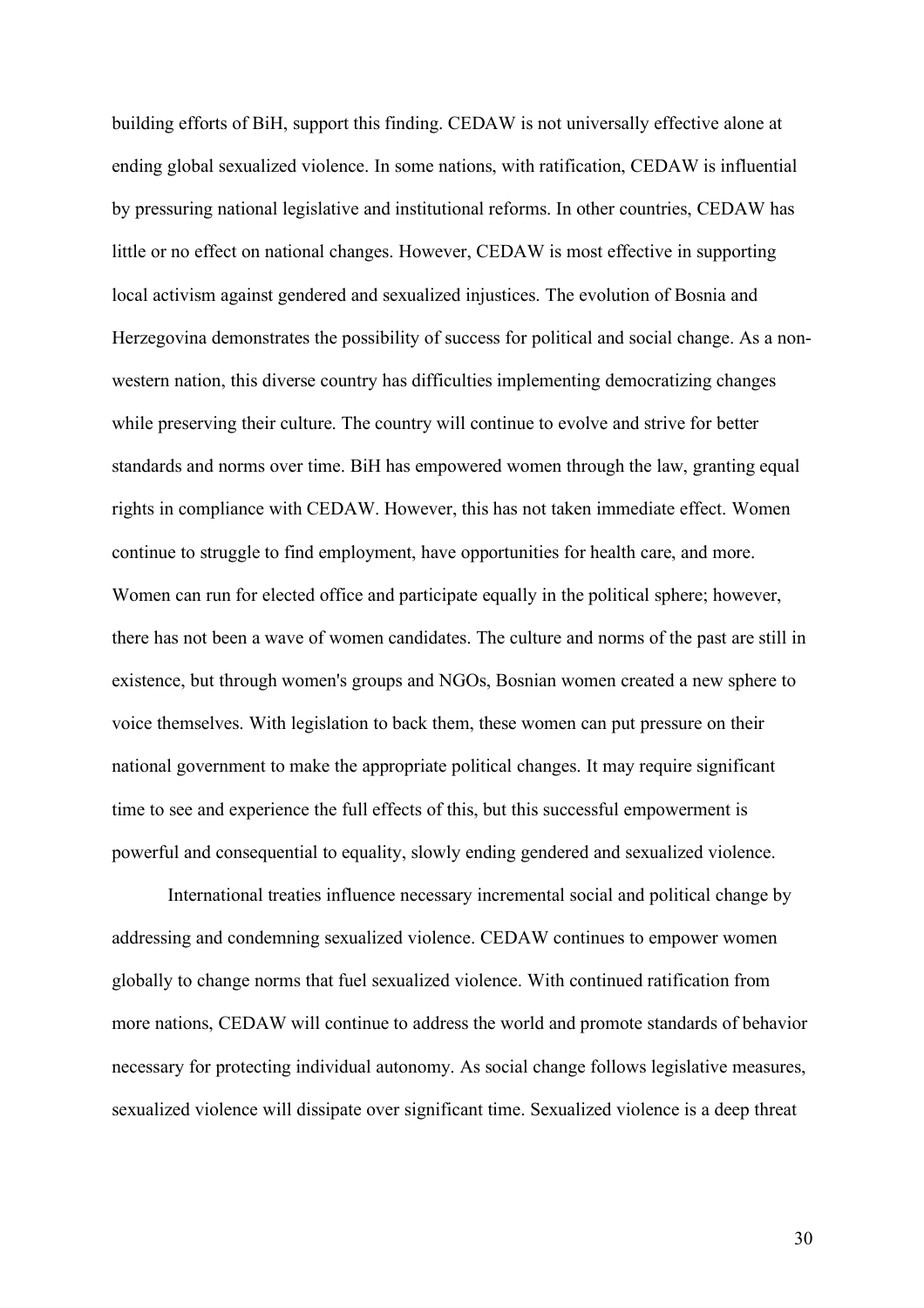to universal personal autonomy, and any incremental change is substantial and meaningful to individual lives.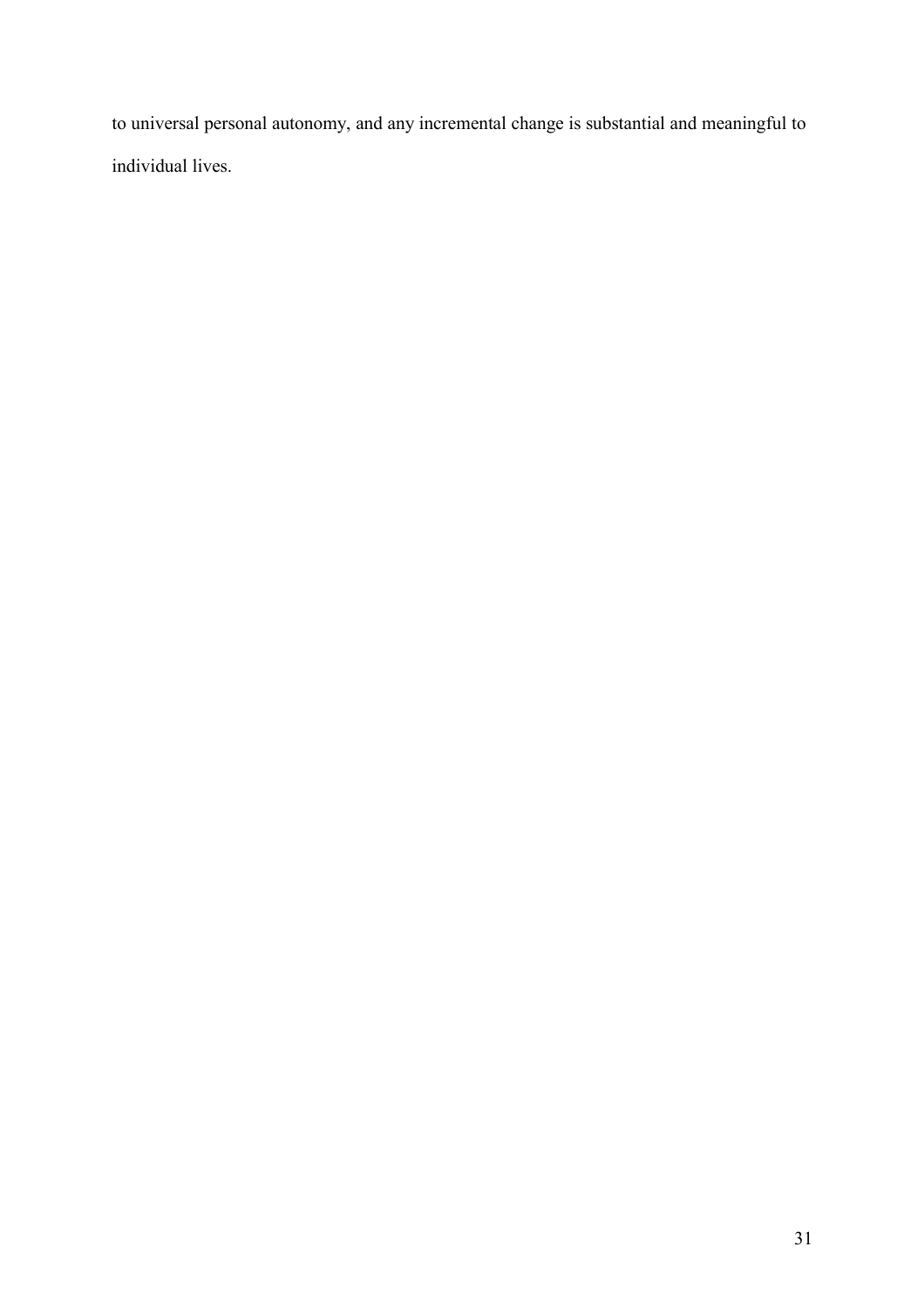#### **Works Cited**

- Basic, Goran. "Definitions of violence: narratives of survivors from the war in Bosnia and Herzegovina." *Journal of interpersonal violence* 33.13 (2018): 2073-2097.
- Belloni, Roberto. *State building and international intervention in Bosnia*. Routledge, 2008.

"Bosnia and Herzegovina Human Development Indicators." *United Nations Development Programme Human Development Reports*, hdr.undp.org/en/countries/profiles/BIH.

- Brunnbauer, Ulf. "From equality without democracy to democracy without equality? Women and transition in Southeast Europe." *SEER-South-East Europe Review for Labour and Social Affairs* 03 (2002): 151-168.
- Cockburn, Cynthia. "Against the odds: Sustaining feminist momentum in post-war Bosnia-Herzegovina." *Women's Studies International Forum*. Vol. 37. Pergamon, 2013.
- Connell, Robert W. "The state, gender, and sexual politics." *Theory and society* 19.5 (1990): 507-544.
- Coupland, Simon. "The Vikings on the continent in myth and history." *History* 88.290 (2003): 186-203.
- Crenshaw, Kimberle. "Demarginalizing the intersection of race and sex: A Black feminist critique of antidiscrimination doctrine, feminist theory, and antiracist politics [1989]."*Feminist legal theory*. Routledge, 2018. 57-80.
- Diken, Bülent, and Carsten Bagge Laustsen. "Becoming abject: Rape as a weapon of war." *Body & Society* 11.1 (2005): 111-128.
- Estrich, Susan. *Real rape*. Harvard University Press, 1987.
- Englehart, Neil A., and Melissa K. Miller. "The CEDAW effect: International law's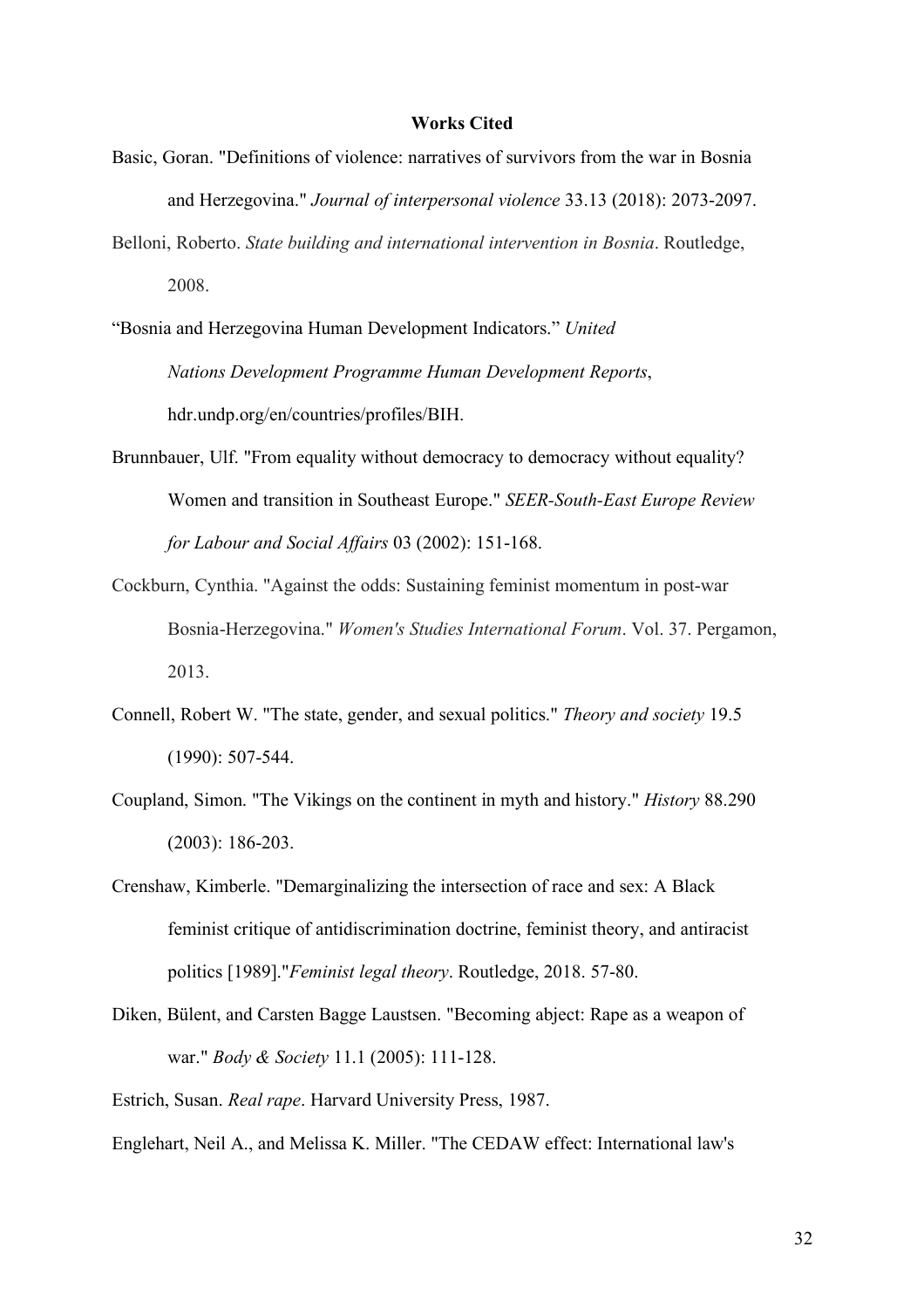impact on women's rights." *Journal of Human Rights* 13.1 (2014): 22-47.

- "Facts and Figures: Ending Violence against Women." *UN Women*, www.unwomen.org/en/what-we-do/ending-violence-against-women/facts and-figures.
- Frieden, Jeffry A., David A. Lake, and Kenneth A. Schultz. "World Politics. Interests, Interactions." *Institutions. WW Norton & Company, New York* (2010).
- Geske, Mary, and Susan C. Bourque. "Grassroots Organizations and Women's Human Rights." *Women, Gender and Human Rights: A Global Perspective* (2001): 246-264.
- "Global Database on Violence against Women." *SOS Help Lines*, 2016, evaw-global-database.unwomen.org/fr/countries/europe/bosnia-and herzegovina/2004/sos-help-lines.
- Halberstam, Malvina. "United States Ratification of the Convention on the Elimination of All Forms of Discrimination Against Women." *Geo. Wash. J. Int'l L. & Econ.* 31 (1997): 49.
- Handrahan, Lori. "Conflict, gender, ethnicity and post-conflict reconstruction." *Security Dialogue* 35.4 (2004): 429-445.
- Hathaway, Oona A. "Do human rights treaties make a difference." *Yale lj* 111 (2001): 1935.
- Hathaway, Oona A. "Why do countries commit to human rights treaties?." *Journal of Conflict Resolution* 51.4 (2007): 588-621.
- Hill Jr, D. W. (2010). Estimating the effects of human rights treaties on state behavior. *The Journal of Politics*, *72*(4), 1161-1174.
- Kline, Marlee. "Race, racism, and feminist legal theory." *Harv. Women's LJ* 12 (1989): 115.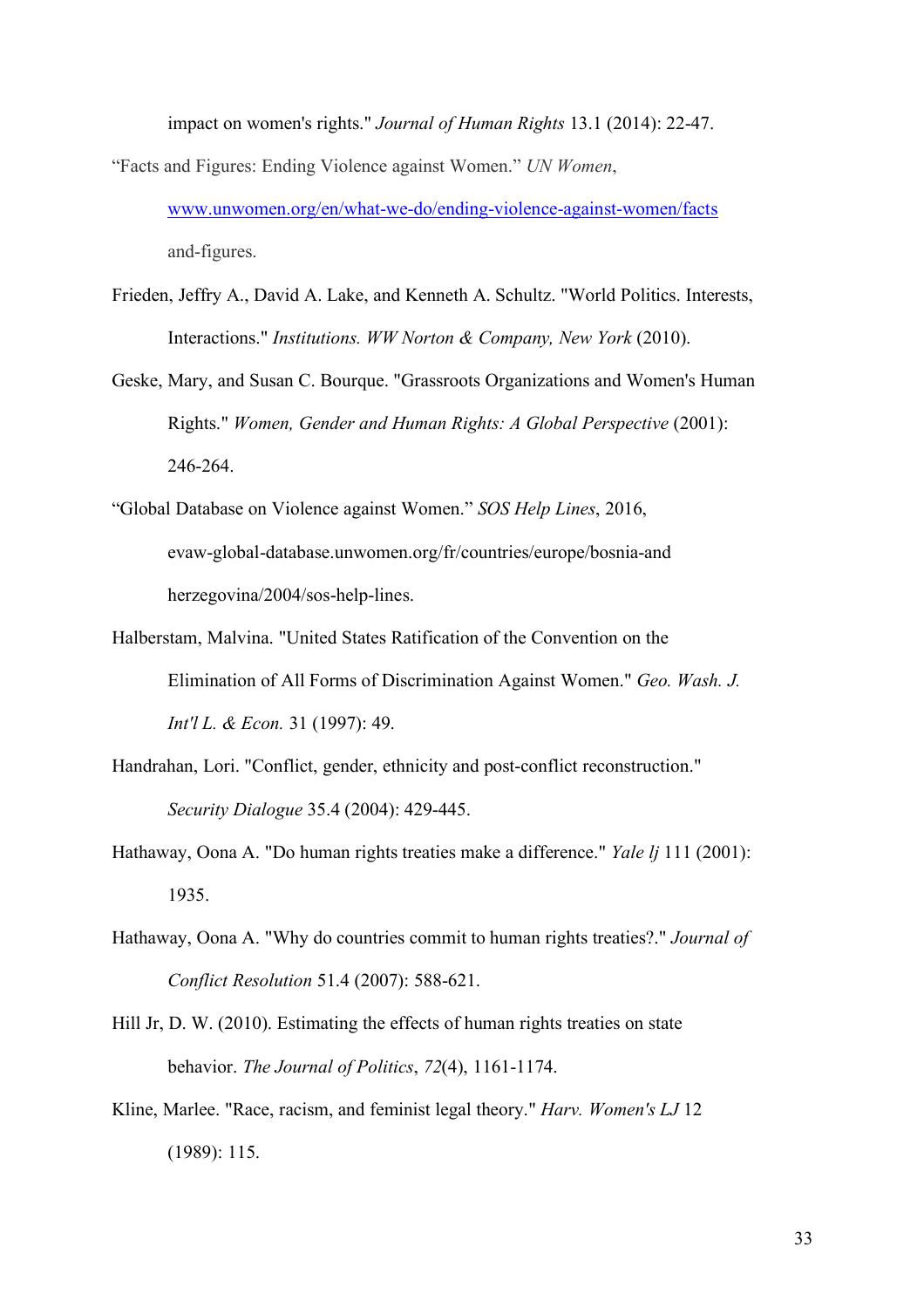- Kolouh-Westin, Lidija. "Education and democracy in Bosnia and Herzegovina." *International Journal of Educational Development* 24.5 (2004): 495-509.
- "Law on Gender Equality in B-H." *Ministry of Human Rights and Refugees Bosnia And Herzegovina*, arsbih.gov.ba/english/law-on-gender-equality-in-b-h/.

"Law on Gender Equality in BiH Consolidated Version." OSCE,

www.osce.org/bih/107251?download=true.

MacKinnon, Catharine A. *Are women human?*. Harvard University Press, 2007.

- MacKinnon, Catharine A. *Feminism Unmodified : Discourses on Life and Law*. Harvard University Press, 1987.
- Munson, Lester. "CEDAW: It's Old, It Doesn't Work, and We Don't Need It." *Human Rights Brief* 10.2 (2003): 7.
- Niarchos, Catherine N. "Women, war, and rape: Challenges facing the international tribunal for the former Yugoslavia." *Hum. Rts. Q.* 17 (1995): 649.
- "Parliamentary Assembly of Bosnia and Herzegovina from 1996 until Today."

*Parliamentary Assembly Bosnia and Herzegovina*,

www.parlament.ba/Content/Read/184?title=ParlamentarnaskupštinaBosneiHe cegovineod1996.dodanas.

- Pupavac, Vanessa. "Empowering women? An assessment of international gender policies in Bosnia." *International Peacekeeping* 12.3 (2005): 391-405.
- Rosenberg, Gerald N. *The hollow hope: Can courts bring about social change?*. University of Chicago Press, 2008.

Rošul-Gajić, Jagoda. "Women's advocacy in postwar Bosnia and Herzegovina. Implementation of UNSCR 1325 on women, peace and security." *Journal of International Women's Studies* 17.4 (2016): 143-159.

Schultz, David, and Stephen E. Gottlieb. "Legal Functionalism and Social Change: A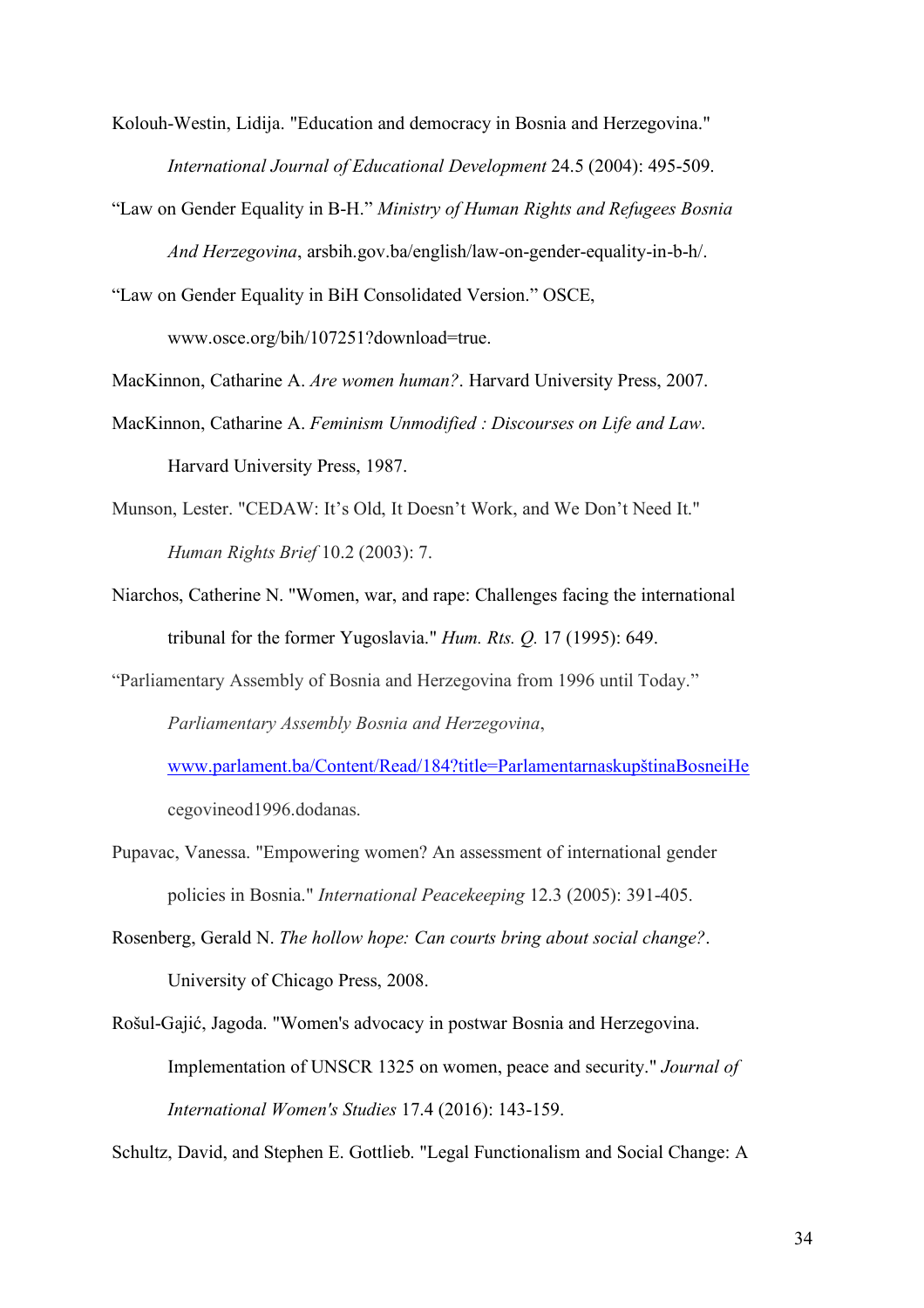Reassessment of Rosenberg's The Hollow Hope: Can Courts Bring about Social Change." *JL & Pol.* 12 (1996): 63.

"Status of Ratification ." *United Nations Human Rights Office of the High Commissioner*, indicators.ohchr.org/.

Stiglmayer, Alexandra, ed. *Mass rape: The war against women in Bosnia Herzegovina*. U of Nebraska Press, 1994.

Seifert, Ruth. "The second front: The logic of sexual violence in wars." *Women's Studies International Forum*. Vol. 19. No. 1-2. Pergamon, 1996.

UN Committee on the Elimination of Discrimination Against Women (CEDAW), *Consideration of reports submitted by States parties under article 18 of the Convention on the Elimination of All Forms of Discrimination against Women: combined 4th and 5th periodic reports of States parties : Bosnia and Herzegovina*, 21 December 2011, CEDAW/C/BIH/4-5, available at: https://www.refworld.org/docid/51dd35604.html [accessed 2 April 2019]

- UN General Assembly, *Convention on the Elimination of All Forms of Discrimination against Women*, 18 December 1979, A/RES/34/180, available at: https://www.refworld.org/docid/3b00f2244.html [accessed 2 April 2019]
- Vikman, Elisabeth. "Ancient origins: Sexual violence in warfare, Part I." *Anthropology &Medicine* 12.1 (2005): 21-31.
- Von Stein, Jana. "Do treaties constrain or screen? Selection bias and treaty compliance." *American Political Science Review* 99.4 (2005): 611-622.
- Wandersman, Abraham, and Paul Florin. "Citizen participation and community organizations." *Handbook of community psychology*. Springer, Boston, MA, 2000. 247-272.

Weiss, Karen G. ""Boys will be boys" and other gendered accounts: An exploration